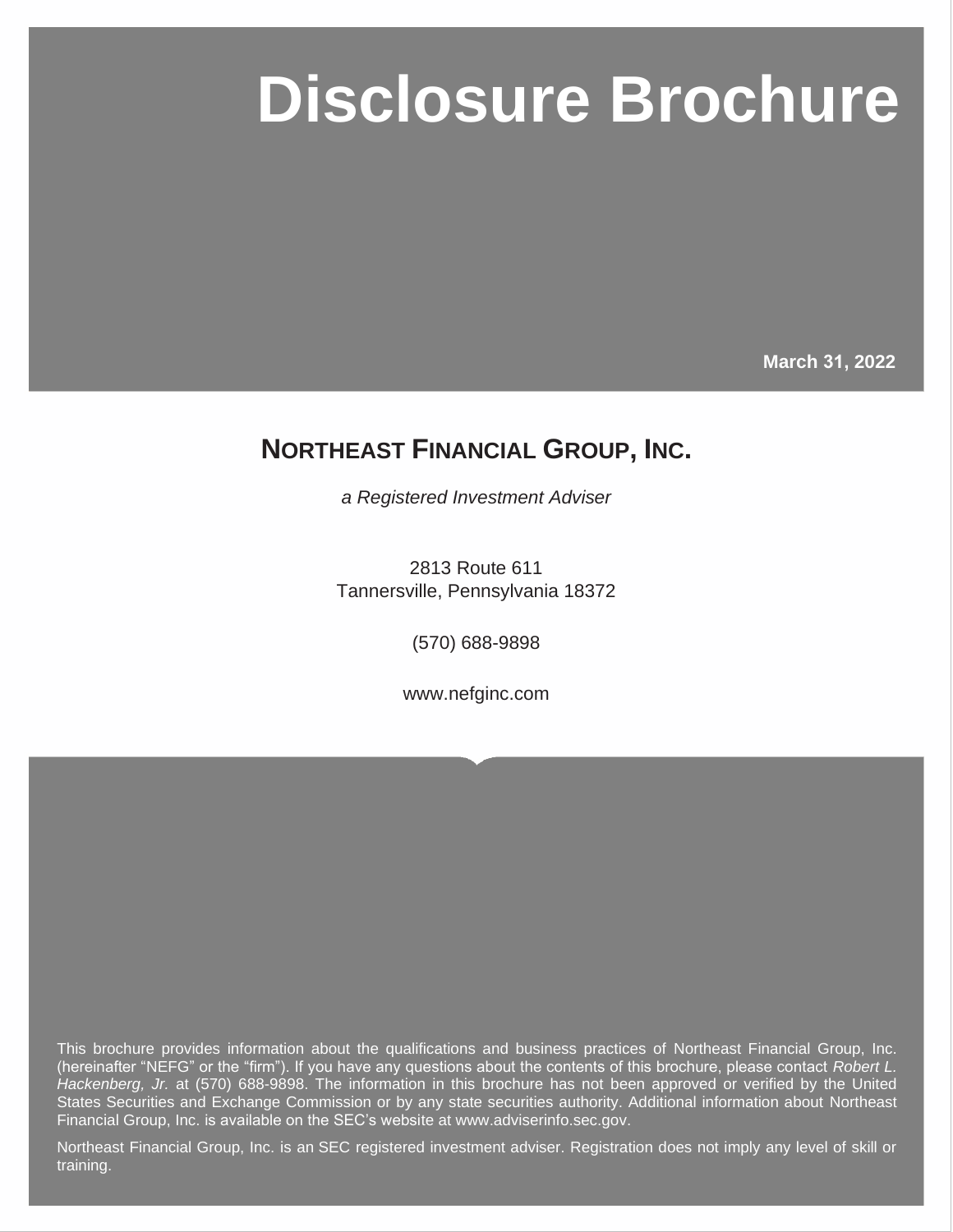## **Item 2. Material Changes**

In this Item, NEFG is required to discuss any material changes which have been made to the brochure since the last annual amendment filed March 31, 2021. The Firm added the following disclosure to Item 14 Custody:

#### **Managing Member of Funds**

NEFG's principals act as managing member(s) to the Funds referred to in this Brochure and Form ADV Part 1. Because of this, the Firm is deemed to have custody of client assets. As such, NEFG engages an independent public accountant registered with, and subject to regulatory inspection by, the Public Accounting Oversight Board (PCAOB) to conduct an annual audit of the Funds. The Firm started this practice in 2022. The Firm will distribute the audited financials to each investor.

The Firm also added the following to Item 4 and 5 regarding 1031 tax-free real estate exchange services.

#### **1031 Tax-Free Real Estate Exchange Services**

NEFG provides services in the review and selection of properties and programs to complete 1031 tax-free real estate exchanges. The firm will recommend Qualified Intermediaries, or work with the buyers Qualified Intermediary to assist in the complete transaction. Services include research and recommendations of primary and or secondary backup properties or programs to satisfy the requirements of identifying and completing the transactions within the required time limits.

#### **1031 Tax-Free Real Estate Exchange Fees**

Fees for the services can be based on the Firm's hourly fee schedule, or a fixed fee for services. A minimum consulting fee may apply, and will be quoted up front once the need for services is identified. NEFG will include continuing review of programs recommended and acquired to complete the real estate exchange. Additional fees may apply.

In the event that recommendations from NEFG are implemented, and commissions or fees may be payable, NEFG will waive the commissions or fees. If applicable, fees or commissions may be passed onto the buyer, and enhance the value invested in the properties or programs acquired.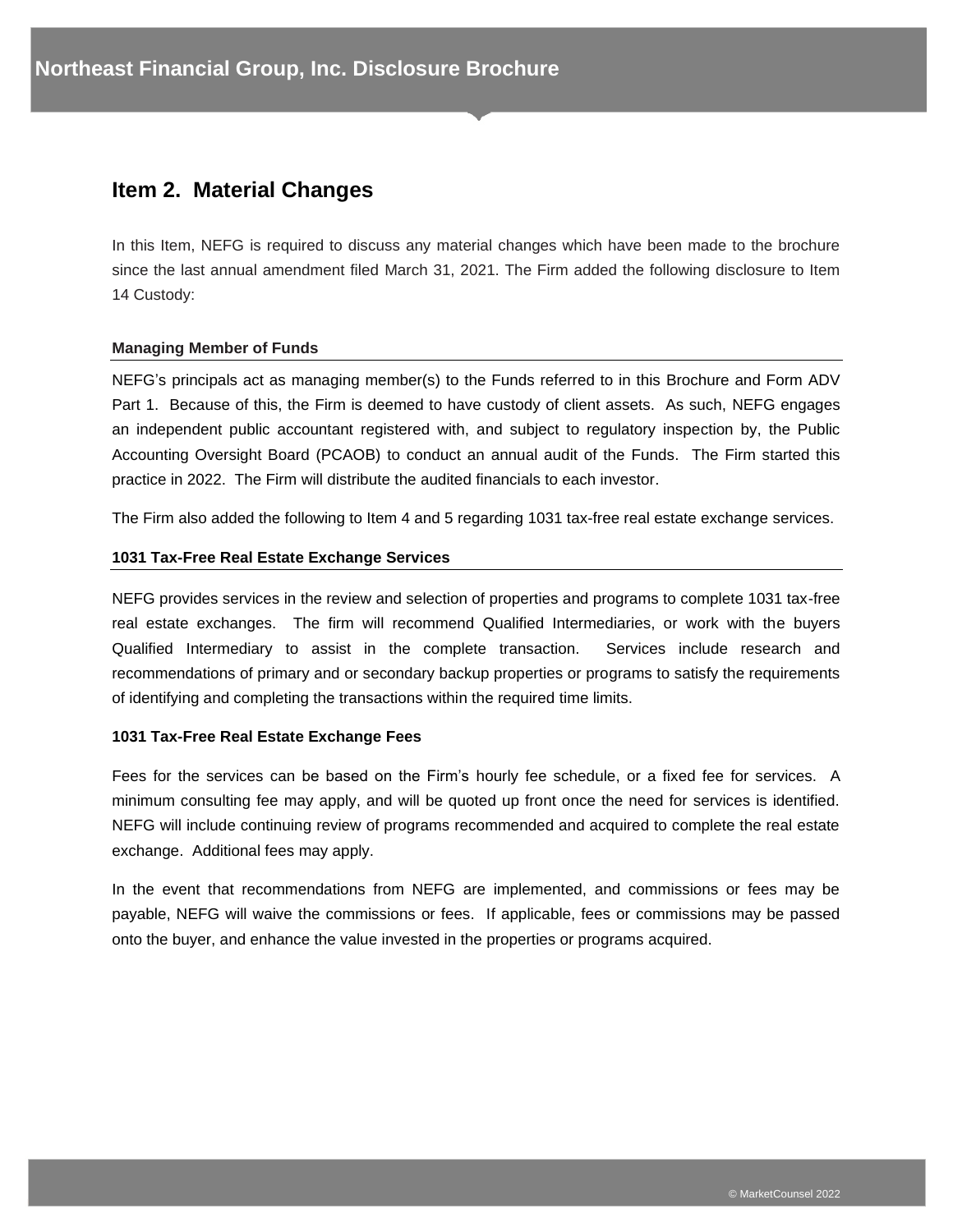## Item 3. Table of Contents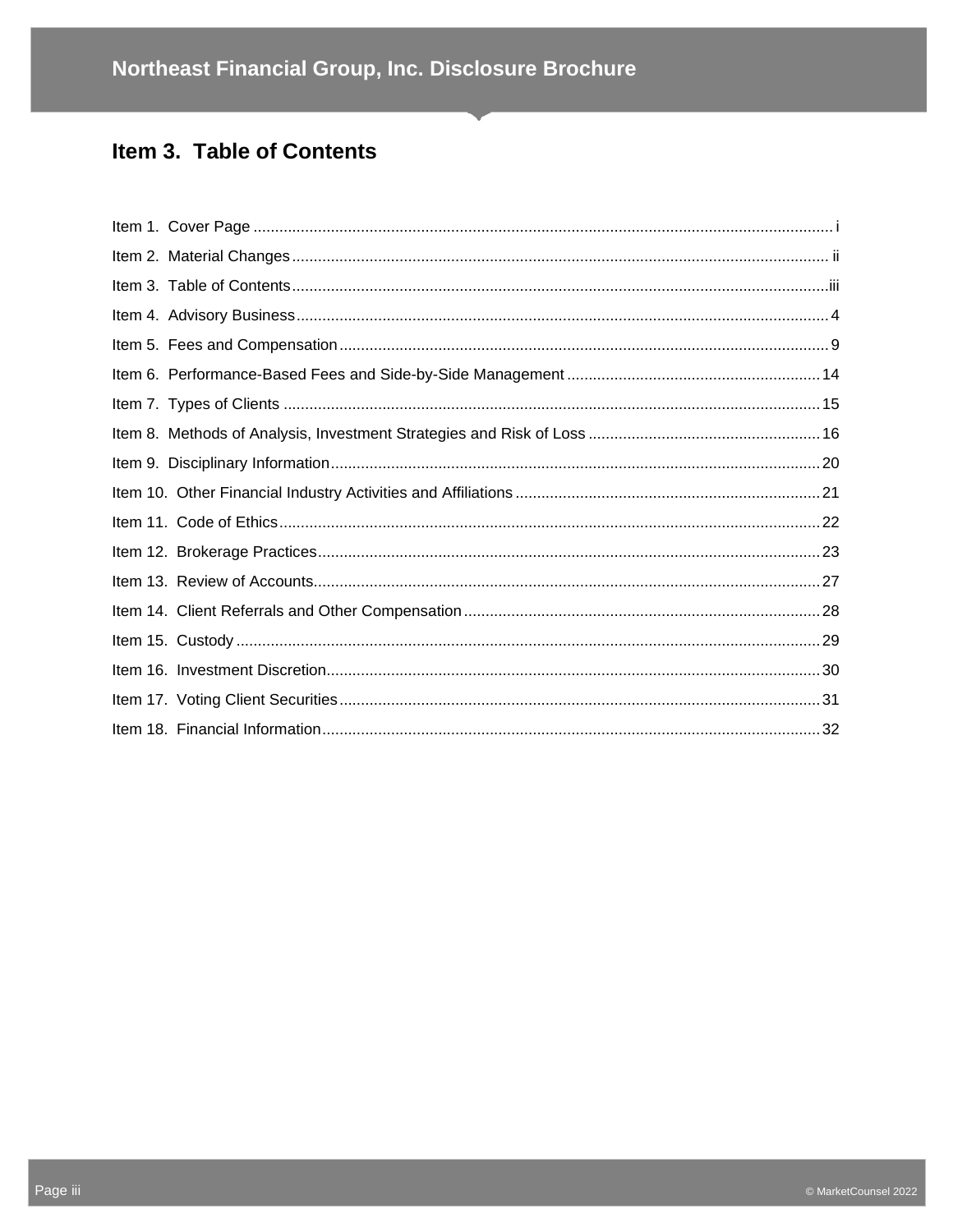## **Item 4. Advisory Business**

Originally founded in 1987, NEFG has been in business as an independent registered investment adviser since July 1998. From the onset, NEFG has maintained its commitment to providing comprehensive planning and investment services to the firm's clients, which NEFG believes has led to the firm's continued growth throughout complex times in the financial markets. It is NEFG's focus to provide its clients with a wide array of investment options and unvarying support in an effort to enable them to meet their individual planning objectives. Robert L. Hackenberg, Jr. and Josh R. Laychock are the principal owners of NEFG. As of December 31, 2021, the firm had \$845,386,772 in assets under management, of which \$340,541,845 was managed on a discretionary basis and \$504,844,927 was managed on a nondiscretionary basis.

Prior to engaging NEFG to provide any of the foregoing investment advisory services, the client is required to enter into one or more written agreements with NEFG setting forth the terms and conditions under which NEFG renders its services (collectively the "*Agreement*").

This Disclosure Brochure describes the business of NEFG. Certain sections will also describe the activities of *Supervised Persons*. *Supervised Persons* are any of NEFG's officers, partners, directors (or other persons occupying a similar status or performing similar functions), or employees, or any other person who provides investment advice on NEFG's behalf and is subject to NEFG's supervision or control.

#### **Financial Planning and Consulting Services**

NEFG offers clients a broad range of comprehensive financial planning and consulting services, addressing a variety of matters. These services, which are offered on both a standalone and ongoing basis, may address any or all of the following:

- Financial plan maintenance;
- Estate planning;
- Cash flow analysis;
- Business planning;
- Education funding;
- Estate planning;
- Risk management;
- Long-term care assessment; and

• Retirement planning;

• Disability and survivorship planning.

In performing its services, NEFG is not required to verify any information received from the client or from the client's other professionals (e.g., attorney, accountant, etc.) and is expressly authorized to rely on such information. NEFG recommend the services of itself, its *Supervised Persons* in their individual capacities as insurance agents or registered representatives of a broker-dealer, and/or other professionals to implement its recommendations. Clients are advised that a conflict of interest exists if NEFG recommends its own services or those offered by its Supervised Persons. The client is under no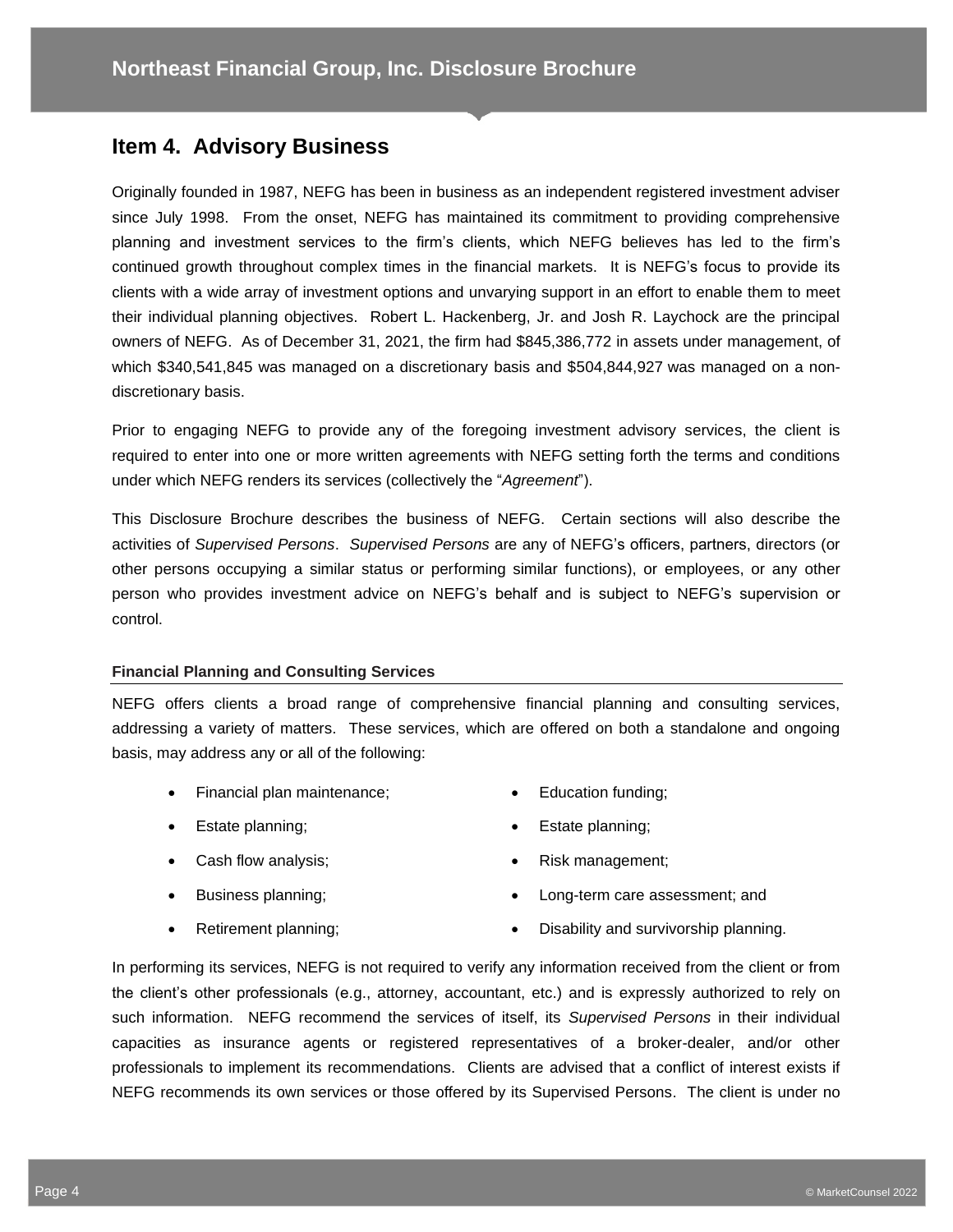obligation to act upon any of the recommendations made by NEFG under a financial planning or consulting engagement or to engage the services of any such recommended professional, including NEFG itself. The client retains absolute discretion over all such implementation decisions and is free to accept or reject any of NEFG's recommendations. Clients are advised that it remains their responsibility to promptly notify NEFG if there is ever any change in their financial situation or investment objectives for the purpose of reviewing, evaluating, or revising NEFG's previous recommendations and/or services.

#### **Investment Management Services**

NEFG manages clients' investment portfolios on a discretionary or non-discretionary basis.

NEFG primarily allocates clients' investment management assets among mutual funds, exchange-traded funds ("ETFs"), individual debt and equity securities, and/or *Independent Managers* (as defined below), as well as the securities components of variable annuities and variable life insurance contracts in accordance with the investment objectives of the client. NEFG also provides advice about any type of legacy position or investment otherwise held in its clients' portfolios, but clients should not assume that these assets are being continuously monitored or otherwise advised on by the Firm unless specifically agreed upon.

NEFG also renders non-discretionary investment management services to clients relative to variable life/annuity products that they may own, their individual employer-sponsored retirement plans, and/or 529 plans or other products that may not be held by the client's primary custodian. In so doing, NEFG either directs or recommends the allocation of client assets among the various investment options that are available with the product. Client assets are maintained at the specific insurance company or custodian designated by the product. Additionally, where appropriate, NEFG recommend that certain accredited investors, as defined in Rule 501 under Regulation D under the Securities Act of 1933, invest in certain private placements, which may include equity, debt and/or pooled investment vehicles.

NEFG tailors its advisory services to the individual needs of clients. NEFG consults with clients initially and on an ongoing basis to determine risk tolerance, time horizon and other factors that may impact the clients' investment needs. NEFG ensures that clients' investments are suitable for their investment needs, goals, objectives and risk tolerance.

Clients are advised to promptly notify NEFG if there are changes in their financial situation or investment objectives or if they wish to impose any reasonable restrictions upon NEFG's management services. Clients can impose reasonable restrictions or mandates on the management of their account (e.g., require that a portion of their assets be invested in socially responsible funds) if, in NEFG's sole discretion, the conditions will not materially impact the performance of a portfolio strategy or prove overly burdensome to its management efforts.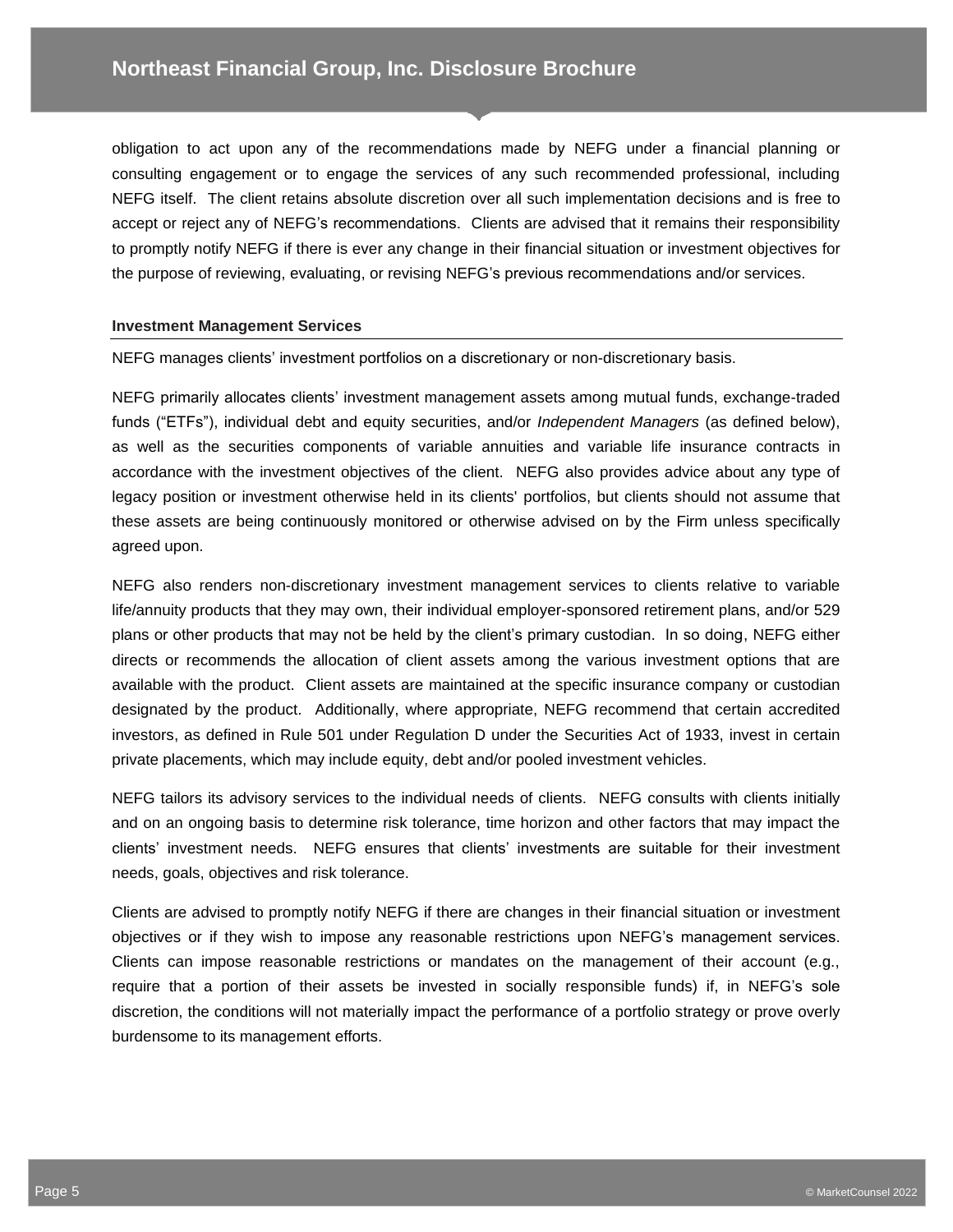#### **Use of Independent Managers**

As mentioned above, NEFG recommends that certain clients authorize the active discretionary management of a portion of their assets by and/or among certain independent investment managers ("*Independent Managers*"), based upon the stated investment objectives of the client. The terms and conditions under which the client engages the *Independent Managers* are set forth in a separate written agreement between NEFG or the client and the designated *Independent Managers*. NEFG renders services to the client relative to the discretionary and/or non-discretionary selection or recommendation of *Independent Managers.* NEFG also monitors and reviews the account performance and the client's investment objectives. NEFG receives an annual advisory fee which is based upon a percentage of the market value of the assets being managed by the designated *Independent Managers*. NEFG's annual advisory fee, combined with any fee charged by the *Independent Managers*, will never exceed three percent.

When recommending or selecting an *Independent Manager* for a client, NEFG reviews information about the *Independent Manager* such as its disclosure brochure and/or material supplied by the *Independent Manager* or independent third parties for a description of the *Independent Manager*'s investment strategies, past performance and risk results to the extent available. Factors that NEFG considers in recommending an *Independent Manager* include the client's stated investment objectives, management style, performance, reputation, financial strength, reporting, pricing, and research. The investment management fees charged by the designated *Independent Managers*, together with the fees charged by the corresponding designated broker-dealer/custodian of the client's assets, may be exclusive of, and in addition to, NEFG's investment advisory fee set forth above. As discussed above, the client may incur additional fees than those charged by NEFG, the designated *Independent Managers*, and corresponding broker-dealer and custodian.

In addition to NEFG's written disclosure brochure, the client also receives the written disclosure brochure of the designated *Independent Managers*. Certain *Independent Managers* may impose more restrictive account requirements and varying billing practices than NEFG. In such instances, NEFG may alter its corresponding account requirements and/or billing practices to accommodate those of the *Independent Managers*.

#### **Management of Pooled Investment Vehicles**

NEFG's Principal, Robert L. Hackenberg serves as the managing member to affiliated private investment funds, H&L Capital Group, LLC, H&L Capital II, LLC. In addition, NEFG's Principals Robert L. Hackenberg and Josh R. Laycock serve as the managing members of NEFG Capital Partners LLC, the managing member to two additional affiliated private investment funds, Capital Partners Alternative Income & Growth Fund, LLC and Capital Partners Lending Fund, LLC (collectively with H&L Capital Group, LLC and H&L Capital II, LLC, "*the Funds"*).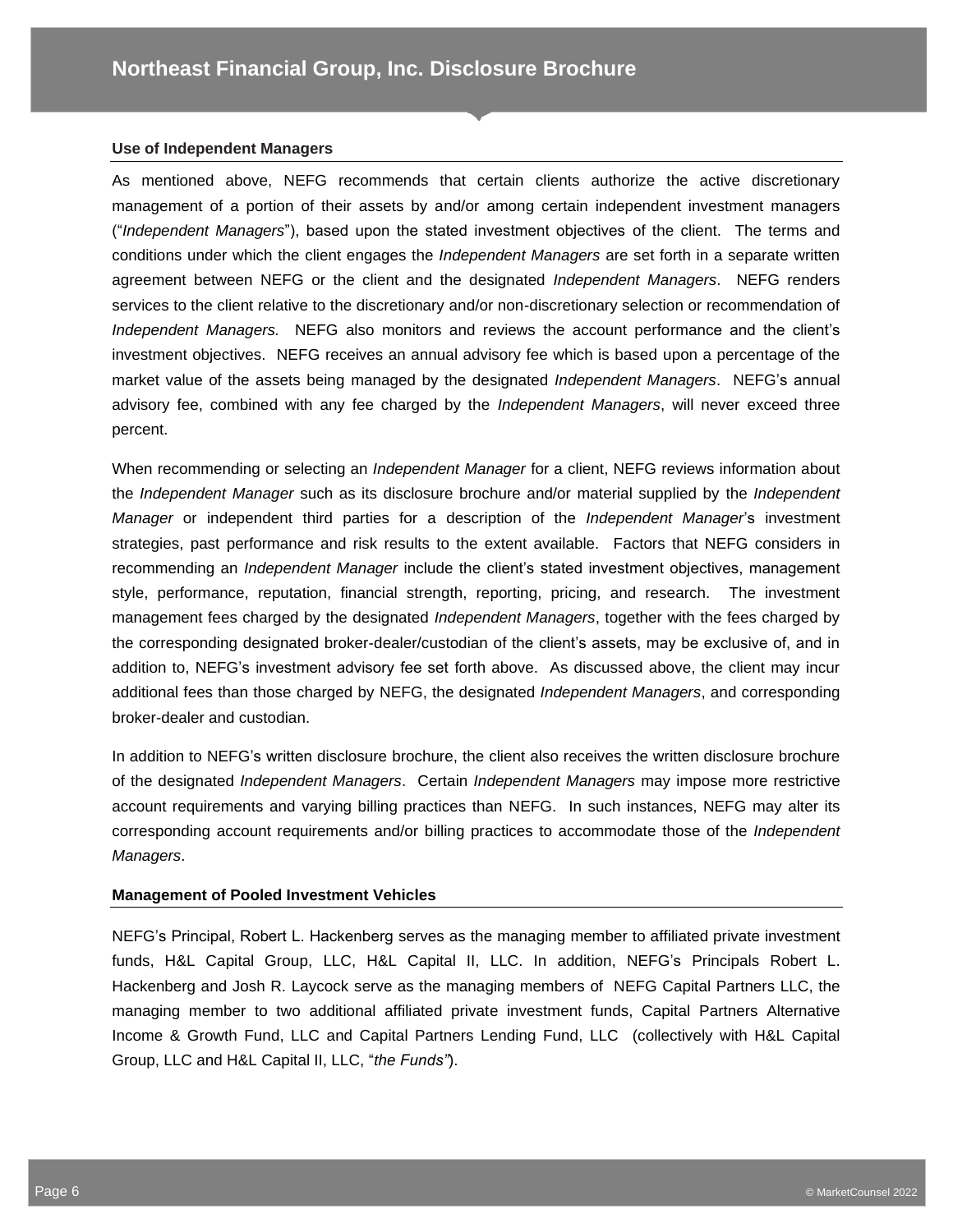Interests in *the Funds* are privately offered pursuant to Regulation D under the Securities Act of 1933, as amended. *The Funds* currently rely on an exemption from registration under the Investment Company Act of 1940, as amended. Participation as an investor in *the Funds* is restricted to investors that are qualified clients pursuant to the requirements under Rule 205-3 under the Advisers Act, as well as "accredited investors" as defined under Rule 501(a) of the Securities Act of 1933, as amended and "qualified purchasers" as defined in Section 2(a)(51) of the Investment Company Act of 1940, as amended. *The Funds* are real estate focused pooled investment vehicles.

To the extent certain of NEFG's individual advisory clients qualify, they will be eligible to participate as members of *the Funds*. Investment in *the Funds* involves a significant degree of risk. All relevant information, terms and conditions relative to *the Funds*, including the compensation received by NEFG or its affiliate as managing member, suitability, risk factors, and potential conflicts of interest, are set forth in the Confidential Private Offering Memorandum (the "Memorandum"), Limited Partnership Agreement (the "Agreement"), and/or Subscription Agreement of each Fund (together, the "Offering Documents"), which each investor is required to receive and/or execute prior to being accepted as an investor in *the Fund*s. While *the Funds* are generally considered to be a client of NEFG, "client(s)" may also refer to the investors in *the Funds*.

NEFG will devote its best efforts with respect to its management of both *the Funds* and the individual client accounts. Given the above discussion relative to the objectives, suitability, risk factors, and qualifications for participation in *the Funds*, NEFG may give advice or take action with respect to *the Funds* that differs from that for individual client accounts. To the extent that a particular investment is suitable for both *the Funds* and certain individual client accounts, such investments will be allocated between *the Funds* and the individual client accounts in a manner which NEFG determines is fair and equitable under the circumstances to all of its clients.

#### **1031 Tax-Free Real Estate Exchange Services**

NEFG provides services in the review and selection of properties and programs to complete 1031 tax-free real estate exchanges. The firm will recommend Qualified Intermediaries, or work with the buyers Qualified Intermediary to assist in the complete transaction. Services include research and recommendations of primary and or secondary backup properties or programs to satisfy the requirements of identifying and completing the transactions within the required time limits.

#### **Pension Consulting Services**

NEFG provides comprehensive consulting services to pension plans. In general, NEFG assists the engaging client in designing and implementing a plan. The plan design lists the criteria for the selection of investment vehicles and the procedures and timing intervals for monitoring investment performance. NEFG also reviews and recommends various investment options, primarily consisting of mutual funds and ETFs, in an effort to implement an investment platform designed to further the client's stated objectives.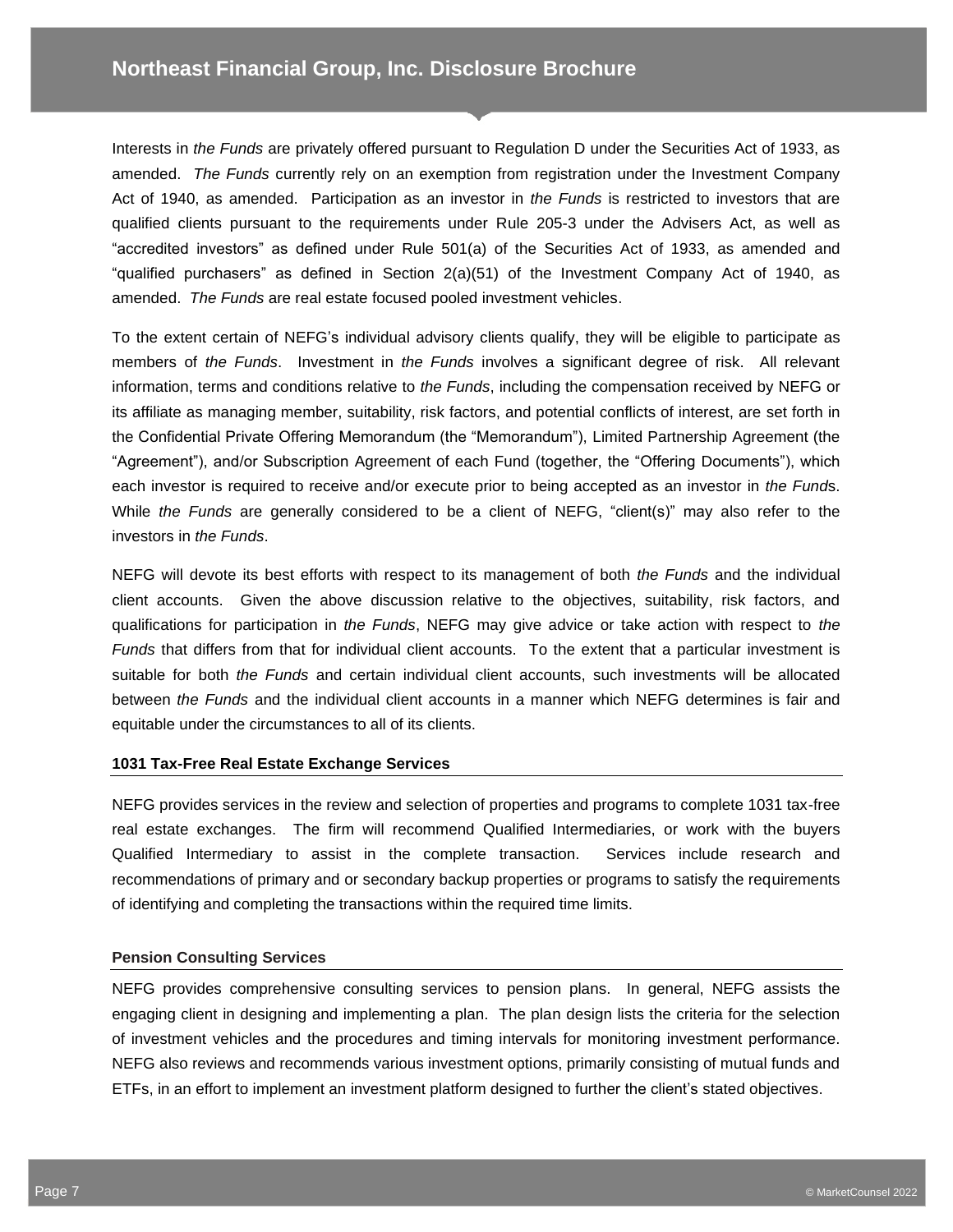## **Northeast Financial Group, Inc. Disclosure Brochure**

As part of these services, the firm may provide pension plan participants with educational support services and investment workshops, addressing general financial and plan related matters. NEFG also offers individual enrollment meetings, whereby the firm provides employees with individualized assistance on asset allocations within their respective retirement accounts. These services are rendered pursuant to specialized engagements which are customized to accommodate the needs and objectives of the engaging party.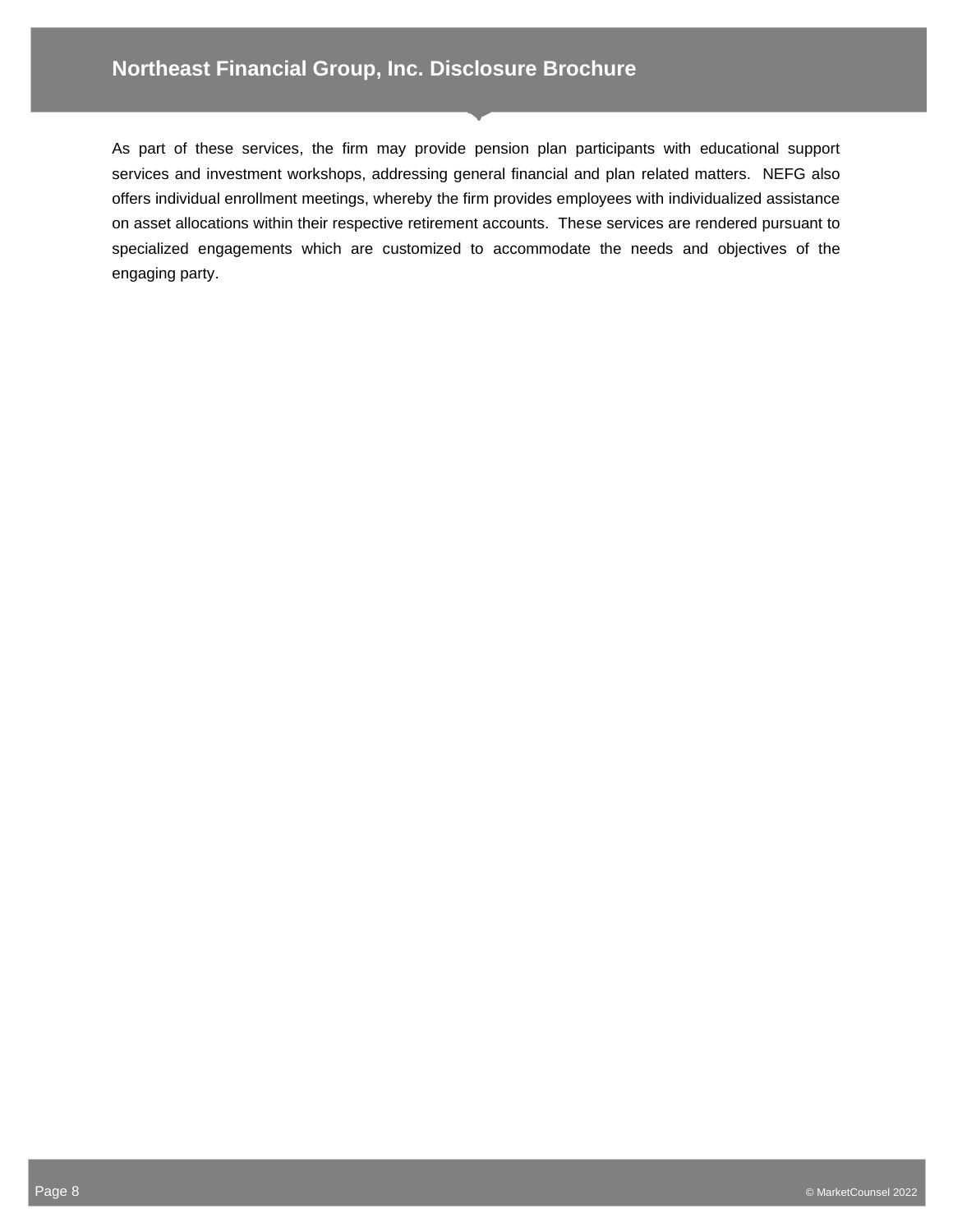## **Item 5. Fees and Compensation**

NEFG offers its services on a fee basis, which include hourly and/or fixed fees, as well as fees based upon assets under management, depending on the circumstances. Certain of NEFG's *Supervised Persons*, in their individual capacities, may also offer securities brokerage services and insurance products under a separate commission-based arrangement.

#### **Financial Planning and Consulting Fees**

NEFG charges a fixed fee and/or hourly fee to provide financial planning and consulting services. The fees for the initial development of a financial plan generally range from \$500 to \$10,000 on a fixed fee basis and/or \$295 on an hourly basis. Subsequent consulting services or updates to an existing financial plan are generally provided for a fixed fee, which generally ranges from \$100 to \$3,000. These fees are negotiable, but are largely determined by the level and scope of the services and the professional engaged to render them.

Prior to engaging NEFG to provide financial planning and/or consulting services, the client is required to enter into a written agreement with NEFG setting forth the terms and conditions of the engagement. Generally, NEFG requires one-half of the financial planning or consulting fee (estimated hourly or fixed) payable upon entering the written agreement. The balance is generally due upon delivery of the financial plan or completion of the agreed upon services.

#### **Investment Management Fees**

NEFG provides investment management services for an annual fee based upon a percentage of assets under management. The annual fee varies and is largely determined by the size and composition of a client's investment portfolio, as follows:

| <b>PORTFOLIO VALUE</b>      | <b>BASE FEE</b> |
|-----------------------------|-----------------|
| Up to \$250,000             | 1.35%           |
| \$250,001 - \$500,000       | 1.25%           |
| \$500,001 - \$750,000       | 1.15%           |
| \$750,001 - \$1,000,000     | 1.00%           |
| $$1,000,001 - $2,500,000$   | $0.90\%$        |
| \$2,500,000 - \$5,000,000   | 0.80%           |
| \$5,000,001 - \$7,500,000   | 0.70%           |
| \$7,500,001 - \$10,000,000  | $0.60\%$        |
| \$10,000,001 - \$15,000,000 | 0.50%           |
| $$15,000,001 - $20,000,000$ | 0.40%           |
| Above \$20,000,000          | Negotiable      |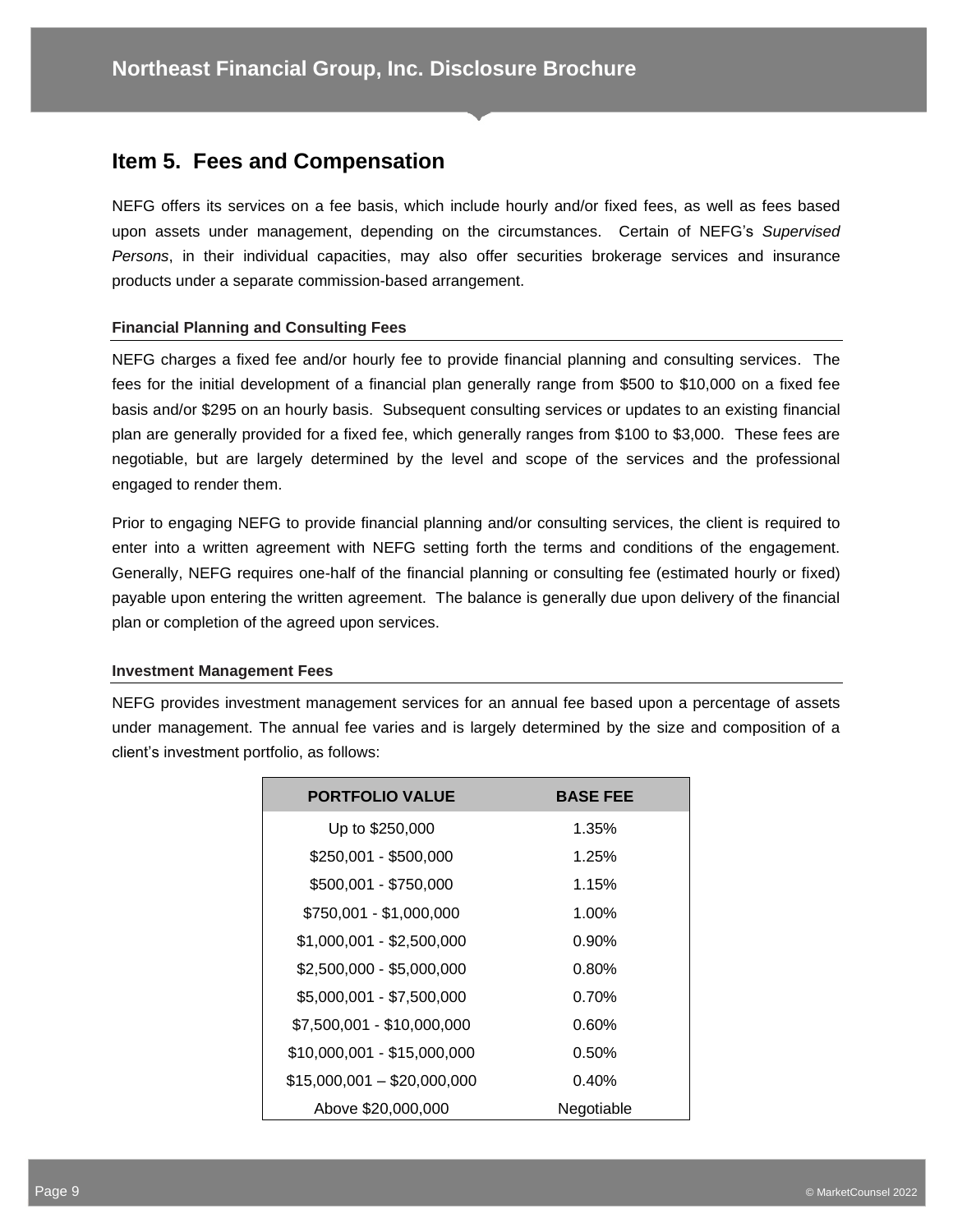| <b>PORTFOLIO VALUE</b>      | <b>BASE FEE</b> |
|-----------------------------|-----------------|
| Up to \$1,000,000           | 0.55%           |
| $$1,000,001 - $2,500,000$   | 0.50%           |
| \$2,500,001 - \$5,000,000   | 0.45%           |
| \$5,000,001 - \$7,500,000   | 0.40%           |
| \$7,500,001 - \$10,000,000  | 0.35%           |
| \$10,000,001 - \$15,000,000 | 0.30%           |
| \$15,000,001 - \$20,000,000 | 0.25%           |
| Above \$20,000,000          | Negotiable      |

#### *Fixed Portfolios / Variable Annuity / Life Portfolios*

NEFG's annual fee is prorated and charged quarterly, in advance, based upon the market value of the assets being managed by NEFG on the last day of the previous quarter. NEFG's annual fee is exclusive of, and in addition to brokerage commissions, transaction fees, and other related costs and expenses which are incurred by the client. NEFG does not, however, receive any portion of these commissions, fees, and costs. Clients of financial professionals who are referred to NEFG under a solicitation arrangement may be charged an additional 25 to 50 basis points  $(0.25\% - 0.50\%)$  on top of the firm's stated fee schedules, as detailed in the *Agreement*.

#### **Pension Consulting Fees**

NEFG provides pension consulting services for an annual asset-based fee. This fee is prorated and charged monthly, in arrears, based upon the market value of the assets on the last day of the month during which the services were provided. The consulting fee is negotiable, but generally ranges up to 125 basis points, depending on the size and needs of the plan and the type of fiduciary services rendered under the engagement with NEFG.

#### **Fee Discretion**

NEFG, in its sole discretion, may negotiate to charge a lesser fee based upon certain criteria (i.e., anticipated future earning capacity, anticipated future additional assets, dollar amount of assets to be managed, related accounts, account composition, pre-existing client, account retention, *pro bono* activities, etc.).

#### **Fees Charged by Financial Institutions**

As further discussed in response to Item 12 (below), NEFG generally recommends that clients utilize the brokerage and clearing services of Charles Schwab & Co., Inc. ("*Schwab*") for investment management accounts.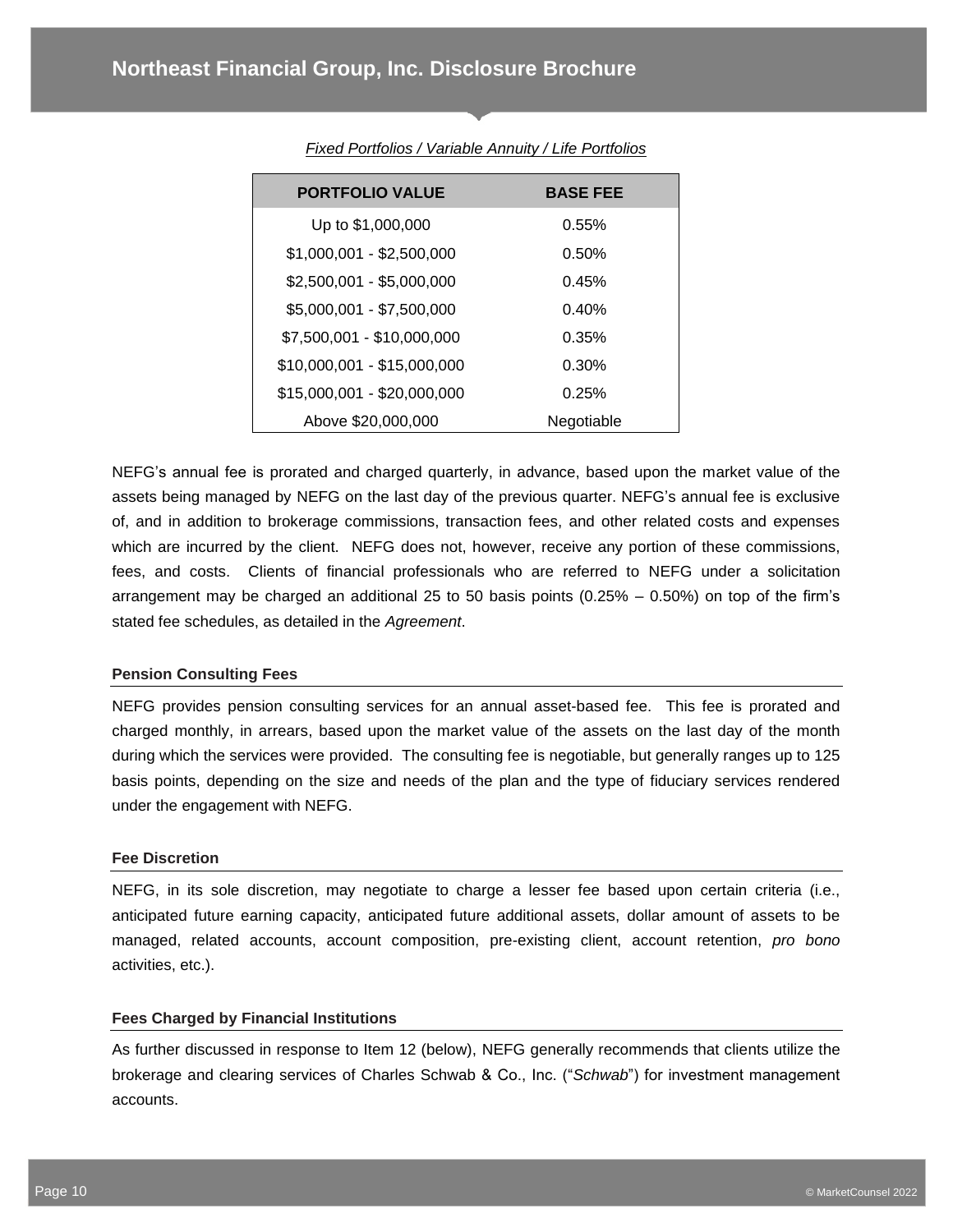NEFG may only implement its investment management recommendations after the client has arranged for and furnished NEFG with all information and authorization regarding accounts with appropriate financial institutions. Financial institutions include, but are not limited to, *Schwab*, any other broker-dealer recommended by NEFG, broker-dealers directed by the client, trust companies, banks etc. (collectively referred to herein as the "*Financial Institutions*").

Clients incur certain charges imposed by the *Financial Institutions* and other third parties such as brokerage commissions and other transaction costs, margin costs, reporting charges, fees charged by *Independent Managers*, fees related to private investments, custodial fees, charges imposed directly by a mutual fund or ETF in the account, which are disclosed in the fund's prospectus (e.g., fund management fees and other fund expenses), deferred sales charges, odd-lot differentials, transfer taxes, wire transfer and electronic fund fees, and other fees and taxes on brokerage accounts and securities transactions. Additionally, for assets outside of any wrap fee programs, clients may incur brokerage commissions and transaction fees. Such charges, fees and commissions are exclusive of and in addition to NEFG's fee.

#### **Fee Debit**

NEFG's *Agreement* and the separate agreement with any *Financial Institutions* generally authorize NEFG or *Independent Managers* to debit the client's account for the amount of NEFG's fee and to directly remit that management fee to NEFG or the *Independent Managers*. Any *Financial Institutions* that serve as qualified custodian for client accounts have agreed to send a statement to the client, at least quarterly, indicating all amounts disbursed from the account including the amount of management fees paid directly to NEFG. Alternatively, clients may elect to have NEFG send an invoice for payment.

#### **Fees for Management During Partial Period of Service**

For the initial period of investment management services when engaged by the client, the fees are calculated on a *pro rata* basis. After the initial period, if assets are deposited into or withdrawn from an account after the start of a month or quarter, the fee payable with respect to such assets will not be adjusted or prorated based on the number of days remaining in the month or quarter.

The *Agreement* between NEFG and the client will continue in effect until terminated by either party pursuant to the terms of the *Agreement*. NEFG's fees are prorated through the date of termination and any remaining balance is charged or refunded to the client, as appropriate.

Clients may make additions to and withdrawals from their account at any time, subject to NEFG's right to terminate an account. Additions may be in cash or securities provided that NEFG reserves the right to liquidate any transferred securities or decline to accept particular securities into a client's account. Clients may withdraw account assets on notice to NEFG, subject to the usual and customary securities settlement procedures. However, NEFG designs its portfolios as long-term investments and the withdrawal of assets may impair the achievement of a client's investment objectives. NEFG may consult with its clients about the options and ramifications of transferring securities. However, clients are advised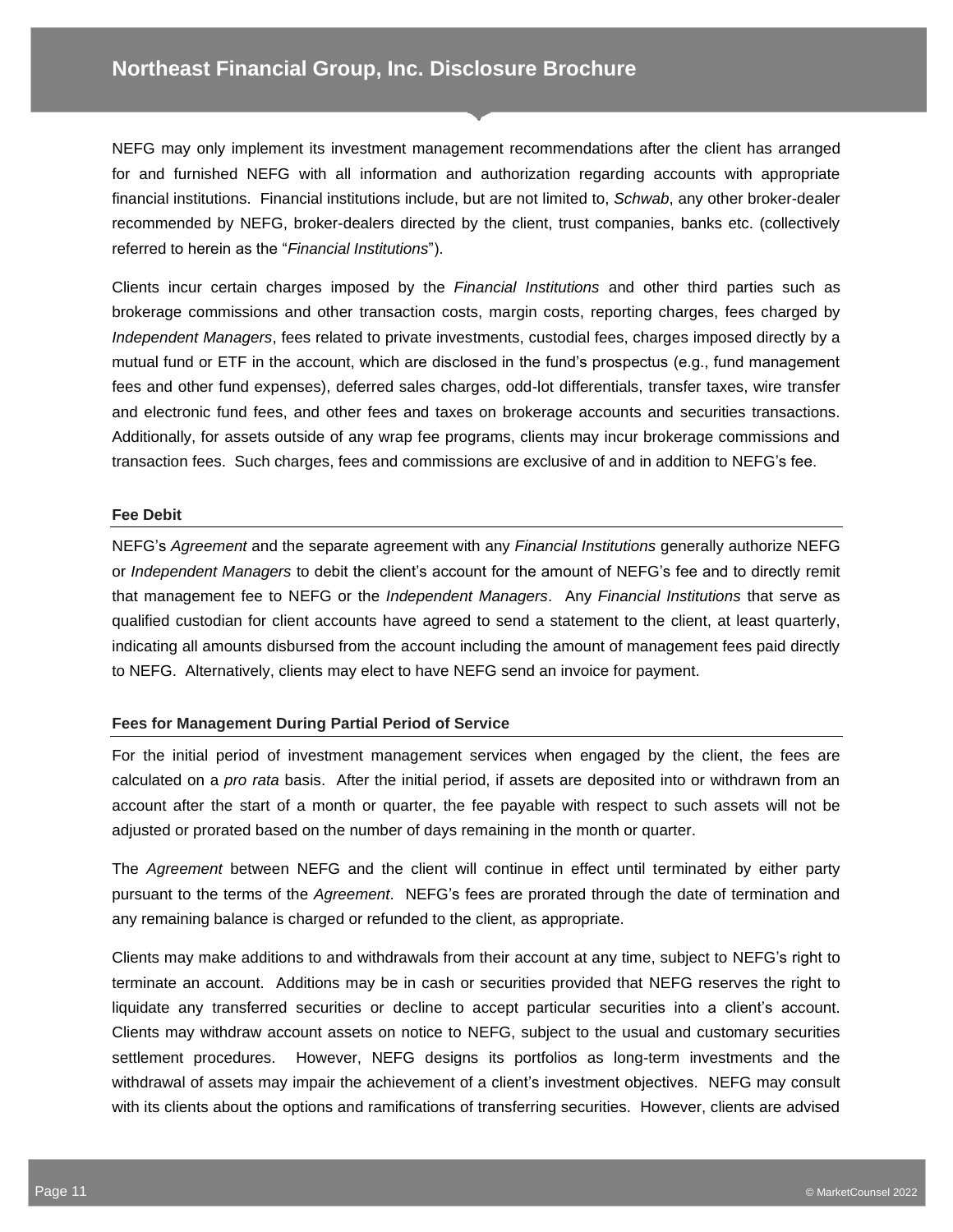that when transferred securities are liquidated, they are subject to transaction fees, fees assessed at the mutual fund level (i.e. contingent deferred sales charge) and/or tax ramifications.

#### **Commissions or Sales Charges for Recommendations of Securities**

Clients can engage certain persons associated with NEFG (but not NEFG itself) to render securities brokerage services under a separate commission-based arrangement. Clients are under no obligation to engage such persons and may choose brokers or agents not affiliated with NEFG.

Under this arrangement, clients may implement securities transactions through certain of NEFG's Supervised Persons in their respective individual capacities as registered representatives of Leigh Baldwin & Co., LLC ("LB"), an SEC registered broker-dealer and member of FINRA (the "Brokerage Relationship"). LB charges brokerage commissions to effect certain of these securities transactions and thereafter, a portion of these commissions can be paid by LB to such Supervised Persons. Prior to effecting any transactions through the Brokerage Relationship, clients are required to enter into a new account agreement with LB. The brokerage commissions charged by LB may be higher or lower than those charged by other broker-dealers.

A conflict of interest exists to the extent that a Supervised Person of NEFG recommends the purchase or sale of securities through a brokerage relationship where that Supervised Persons receives commissions or other additional compensation as a result of that recommendation (the "Brokerage Relationship"). Because the Supervised Persons receive compensation in connection with the sale of securities in the Brokerage Relationship, a conflict of interest exists as such Supervised Persons, have an incentive to recommend more expensive securities or services to clients where such Supervised Persons earn more compensation with respect to the sale of such securities through the Brokerage Relationship rather than through an advisory relationship with the Firm. The Firm has procedures in place to ensure that any recommendations made by such Supervised Persons to engage in the Brokerage Relationship are in the best interest of that client. Clients should understand that the investments made in the Brokerage Relationship are not receiving advisory services from the Firm. Therefore, the Firm does not have a fiduciary duty over the Brokerage Relationship recommendations.

#### **1031 Tax-Free Real Estate Exchange Fees**

Fees for the services can be based on the Firm's hourly fee schedule, or a fixed fee for services. A minimum consulting fee may apply, and will be quoted up front once the need for services is identified. NEFG will include continuing review of programs recommended and acquired to complete the real estate exchange. Additional fees may apply.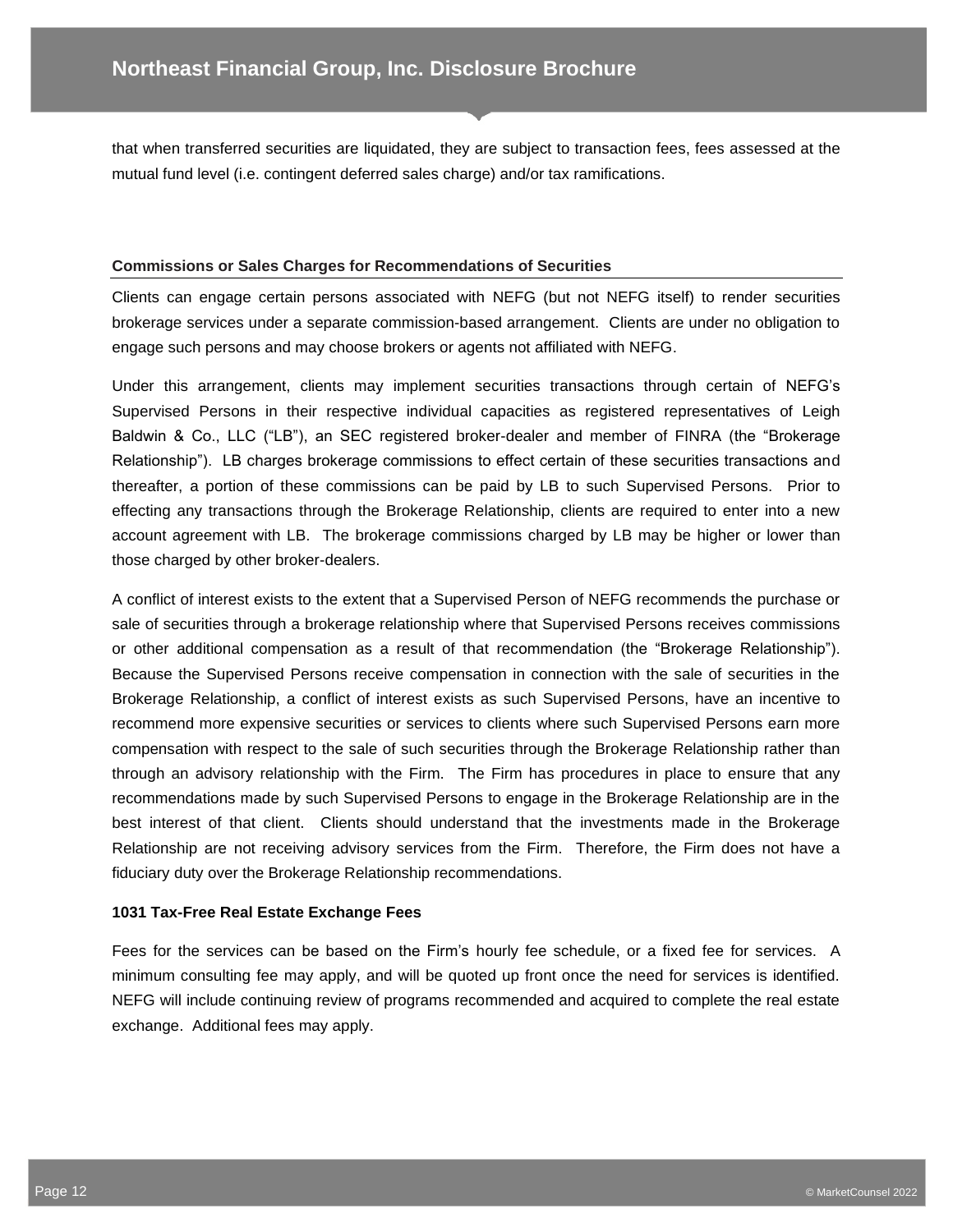In the event that recommendations from NEFG are implemented, and commissions or fees may be payable, NEFG will waive the commissions or fees. If applicable, fees or commissions may be passed onto the buyer, and enhance the value invested in the properties or programs acquired.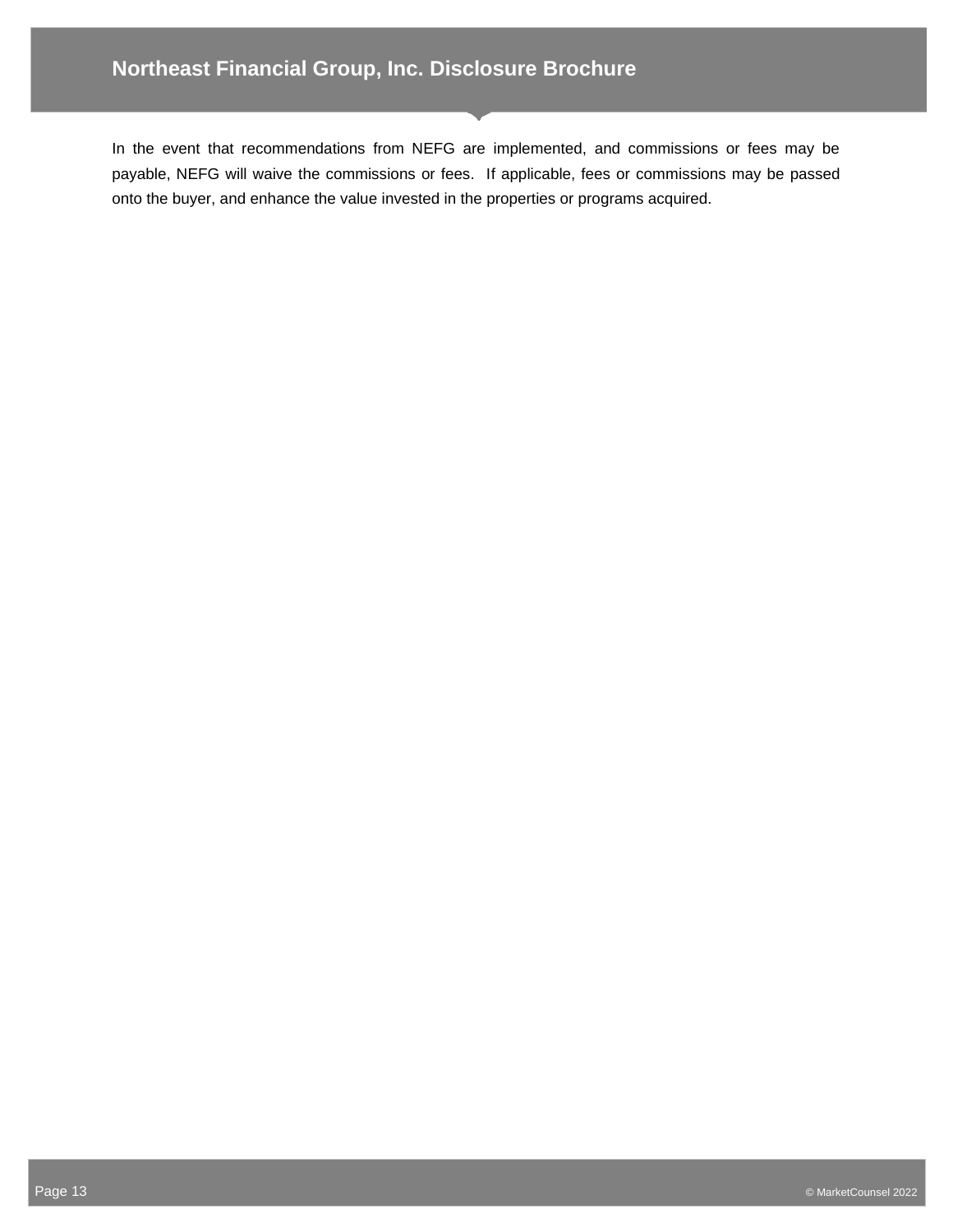## **Item 6. Performance-Based Fees and Side-by-Side Management**

NEFG does not provide any services for performance-based fees. Performance-based fees are those based on a share of capital gains on or capital appreciation of the assets of a client.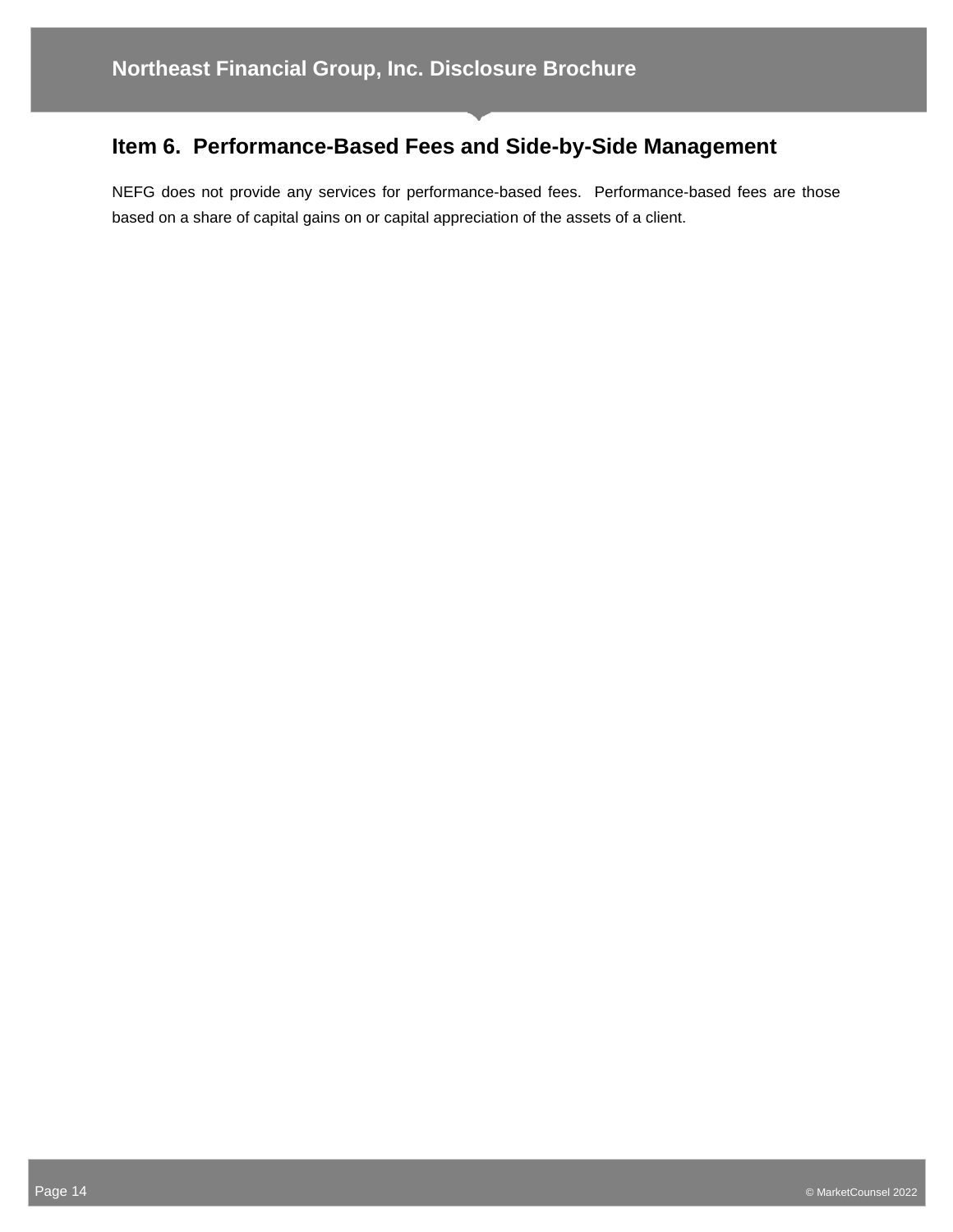## **Item 7. Types of Clients**

NEFG provides its services to individuals, pension and profit sharing plans, state and municipal government entities, trusts, estates, charitable organizations, corporations and business entities, and pooled investment vehicles.

#### **Minimum Annual Fee**

As a condition for starting and maintaining an investment management relationship, NEFG may impose a minimum annual fee of \$1,000. The minimum fee may have the effect of making NEFG's services impractical for certain investors, particularly those with portfolios with less than \$50,000 in assets to be managed. However, NEFG's minimum annual fee for providing investment management services will never exceed three percent (3.00%) of a client's portfolio. NEFG, in its sole discretion, may elect to waive its minimum annual fee based upon certain criteria, such as future earning capacity, anticipated future additional assets, dollar amount of assets to be managed, related accounts, account composition, preexisting client, account retention, and *pro bono* activities.

#### **Minimums Imposed by Independent Managers**

Certain *Independent Managers* may impose more restrictive account requirements and varying billing practices than NEFG. In such instances, NEFG may alter its corresponding account requirements and/or billing practices to accommodate those of the *Independent Managers*.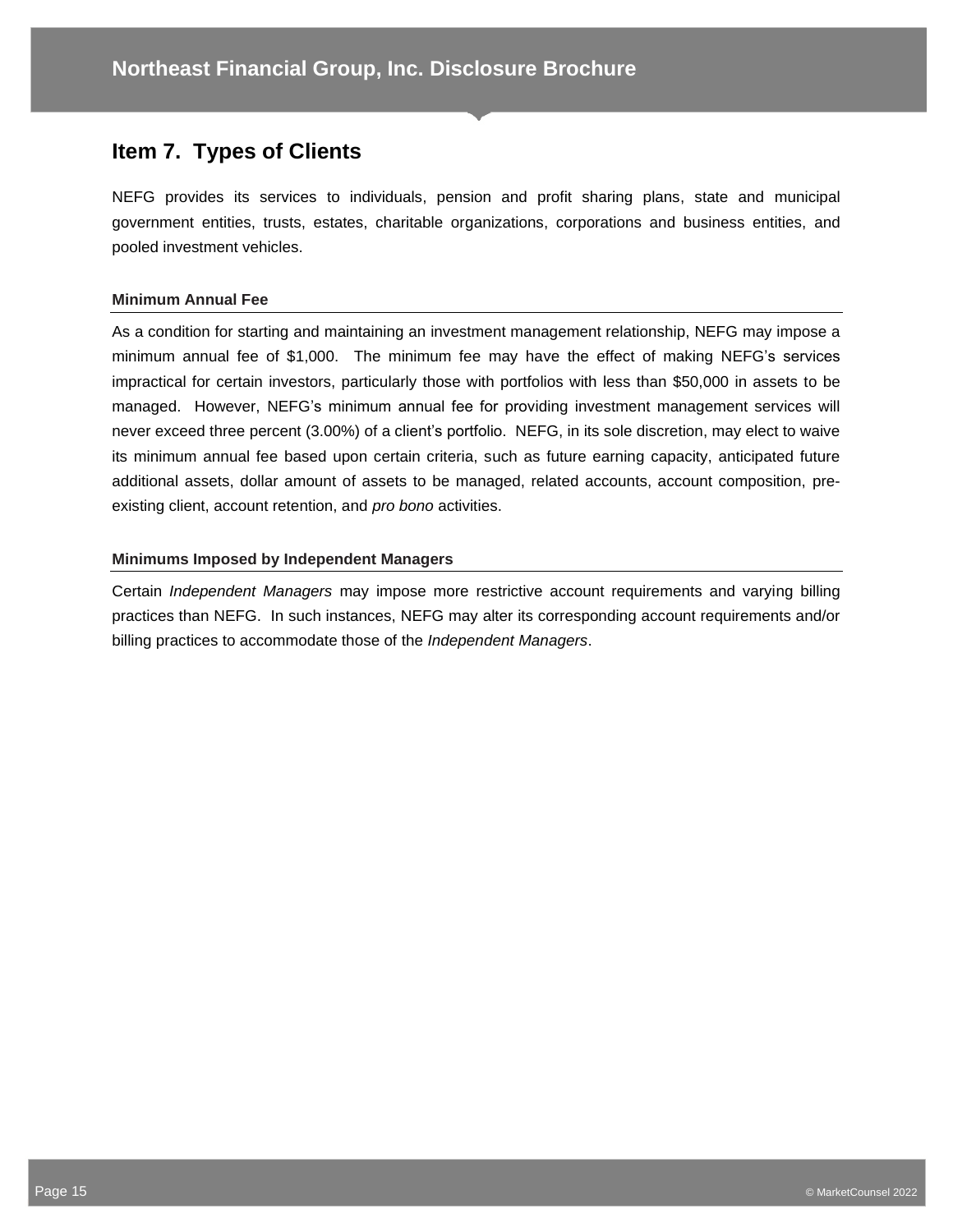## **Item 8. Methods of Analysis, Investment Strategies and Risk of Loss**

#### **Methods of Analysis**

The firm analyzes investment options and portfolio allocations pursuant to an asset allocation methodology. NEFG's asset allocation analysis involves a strategy in which NEFG seeks to balance risk and reward by apportioning portfolio assets among various asset classes according to an individual's objectives, time horizon and risk tolerance. While NEFG believes that this diversification affords clients an added level of protection from overexposure to any one asset class, it also ensures that portfolios are subjected to a variety of asset classes that may prove volatile during a given period.

In selecting the individual securities and portfolio managers that, in the firm's opinion, provide the best upside exposure in any given asset class, NEFG may examine a variety of indicators derived from a range of fundamental, technical and/or cyclical analytical metrics.

Fundamental analysis involves an assessment of the fundamental financial condition and competitive position of a company. NEFG analyzes the financial condition, capabilities of management, earnings, new products and services, as well as the company's markets and position amongst its competitors in order to determine the recommendations made to clients. The primary risk in using fundamental analysis is that while the overall health and position of a company may be good, market conditions may negatively impact the security.

Technical analysis involves an examination of past market data rather than specific company data in determining the recommendations made to clients. Technical analysis may involve the use of charts to identify market patterns and trends which may be based on investor sentiment rather than the fundamentals of the company. The primary risk in using technical analysis is that spotting historical trends may not help to predict such trends in the future. Even if the trend will eventually reoccur, there is no guarantee that NEFG will be able to accurately predict such a reoccurrence.

Cyclical analysis is similar to technical analysis in that it involves the examination of market conditions at a macro (entire market/economy) or micro (company specific) level, rather than the overall fundamental analysis of the health of the particular company that NEFG is recommending. The risks with cyclical analysis are similar to those of technical analysis.

#### **Investment Strategies**

As stated above, NEFG selects securities based on asset allocation decisions, rather than decisions about the attractiveness of individual stocks or bonds. Specifically, the firm seeks to determine the mix of funds, common stocks, bonds and money market instruments (i.e., cash investments) that offers the best combination of potential risk and return. NEFG's aim is to maximize the long-term total returns of its client's investment portfolios. At any given time, the firm may allocate all, a portion, or none of its clients'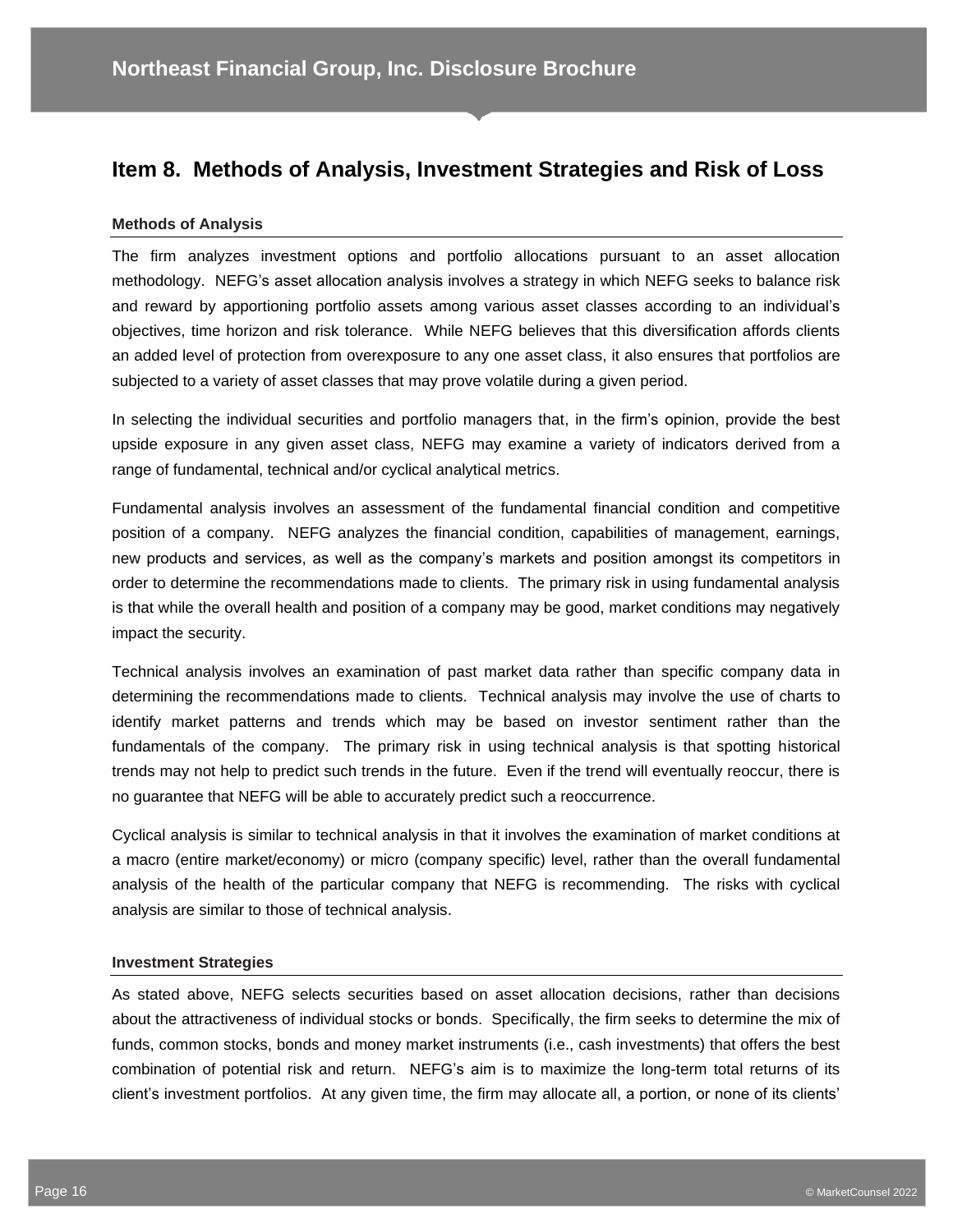assets to large-capitalization U.S. stocks, long-term U.S. Treasury bonds, or money market instruments, respectively.

In each of its clients' portfolios, NEFG utilizes a mix of individual securities, mutual funds, ETFs and/or cash equivalents based on the client's individual needs, objectives, time horizon, cash flow constraints and risk profile. The firm may employ a passive and/or tactical investment approach within a given portfolio or weighting. NEFG may further utilize active fund managers for any investment alternatives or investment category contained within the portfolio.

#### **Risks of Loss**

#### *General Risk of Loss*

Investing in securities involves the risk of loss. Clients should be prepared to bear such loss.

#### *Market Risks*

The profitability of a significant portion of NEFG's recommendations may depend to a great extent upon correctly assessing the future course of price movements of stocks and bonds. There can be no assurance that NEFG will be able to predict those price movements accurately.

#### *Volatility Risks*

The prices and values of investments can be highly volatile, and are influenced by, among other things, interest rates, general economic conditions, the condition of the financial markets, the financial condition of the issuers of such assets, changing supply and demand relationships, and programs and policies of governments.

#### *Cash Management Risks*

The Firm may invest some of a client's assets temporarily in money market funds or other similar types of investments, during which time an advisory account may be prevented from achieving its investment objective.

#### *Equity-Related Securities and Instruments*

The Firm may take long and short positions in common stocks of U.S. and non-U.S. issuers traded on national securities exchanges and over-the-counter markets. The value of equity securities varies in response to many factors. These factors include, without limitation, factors specific to an issuer and factors specific to the industry in which the issuer participates. Individual companies may report poor results or be negatively affected by industry and/or economic trends and developments, and the stock prices of such companies may suffer a decline in response. In addition, equity securities are subject to stock risk, which is the risk that stock prices historically rise and fall in periodic cycles. U.S. and non-U.S. stock markets have experienced periods of substantial price volatility in the past and may do so again in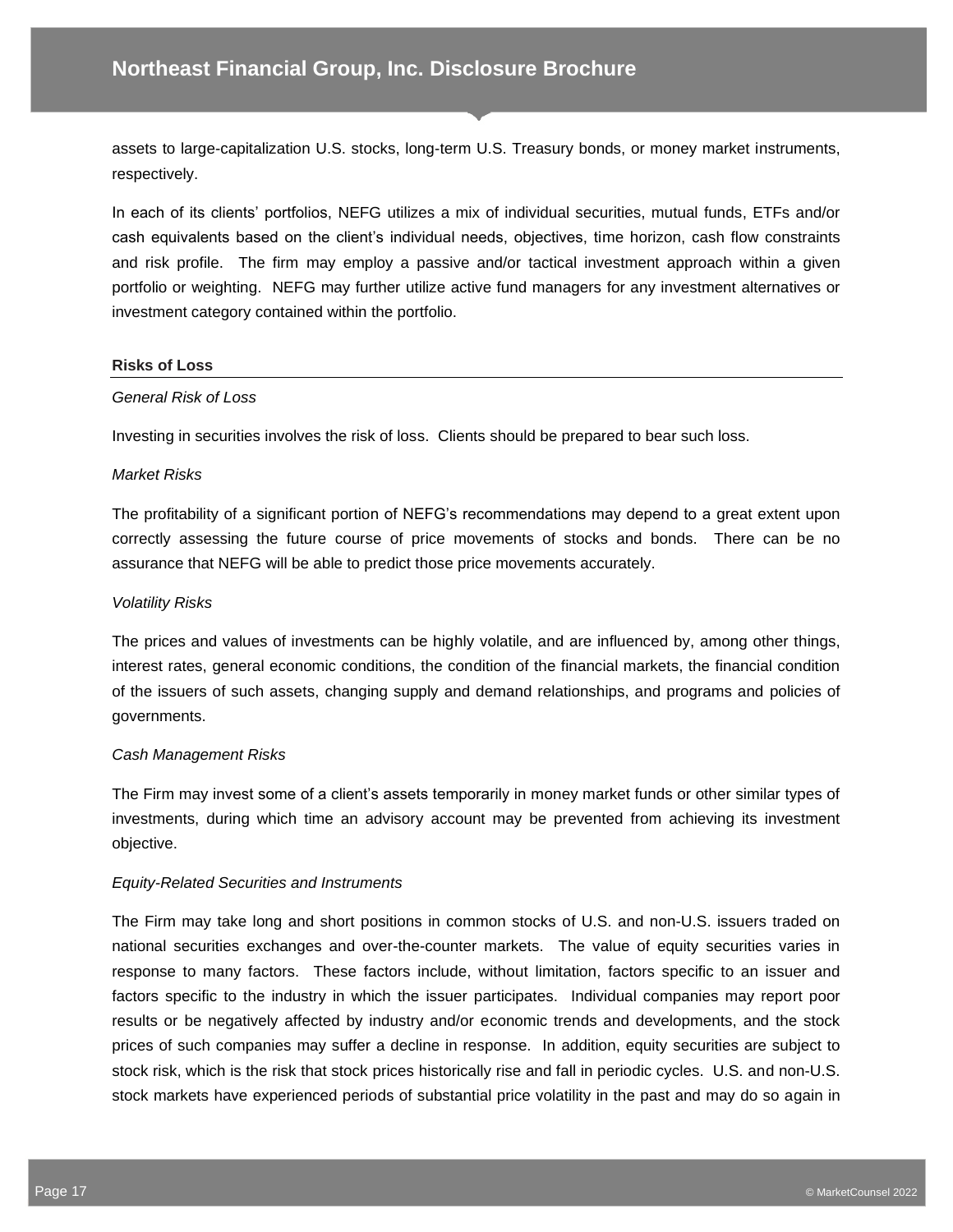the future. In addition, investments in small-capitalization, mid-capitalization and financially distressed companies may be subject to more abrupt or erratic price movements and may lack sufficient market liquidity, and these issuers often face greater business risks.

#### *Fixed Income Securities*

Fixed income securities are subject to the risk of the issuer's or a guarantor's inability to meet principal and interest payments on its obligations and to price volatility.

#### *Mutual Funds and Exchange Traded Funds (ETFs)*

An investment in a mutual fund or ETF involves risk, including the loss of principal. Mutual fund and ETF shareholders are necessarily subject to the risks stemming from the individual issuers of the fund's underlying portfolio securities. Such shareholders are also liable for taxes on any fund-level capital gains, as mutual funds and ETFs are required by law to distribute capital gains in the event they sell securities for a profit that cannot be offset by a corresponding loss.

Shares of mutual funds are generally distributed and redeemed on an ongoing basis by the fund itself or a broker acting on its behalf. The trading price at which a share is transacted is equal to a fund's stated daily per share net asset value ("NAV"), plus any shareholders fees (e.g., sales loads, purchase fees, redemption fees). The per share NAV of a mutual fund is calculated at the end of each business day, although the actual NAV fluctuates with intraday changes to the market value of the fund's holdings. The trading prices of a mutual fund's shares may differ significantly from the NAV during periods of market volatility, which may, among other factors, lead to the mutual fund's shares trading at a premium or discount to NAV.

Shares of ETFs are listed on securities exchanges and transacted at negotiated prices in the secondary market. Generally, ETF shares trade at or near their most recent NAV, which is generally calculated at least once daily for indexed-based ETFs and more frequently for actively managed ETFs. However, certain inefficiencies may cause the shares to trade at a premium or discount to their pro rata NAV. There is also no guarantee that an active secondary market for such shares will develop or continue to exist. Generally, an ETF only redeems shares when aggregated as creation units (usually 50,000 shares or more). Therefore, if a liquid secondary market ceases to exist for shares of a particular ETF, a shareholder may have no way to dispose of such shares.

#### *Use of Private Collective Investment Vehicles*

NEFG recommends that certain clients invest in privately placed collective investment vehicles (e.g., hedge funds, private equity funds, etc.). The managers of these vehicles have broad discretion in selecting the investments. There are few limitations on the types of securities or other financial instruments which may be traded and no requirement to diversify. Hedge funds may trade on margin or otherwise leverage positions, thereby potentially increasing the risk to the vehicle. In addition, because the vehicles are not registered as investment companies, there is an absence of regulation. There are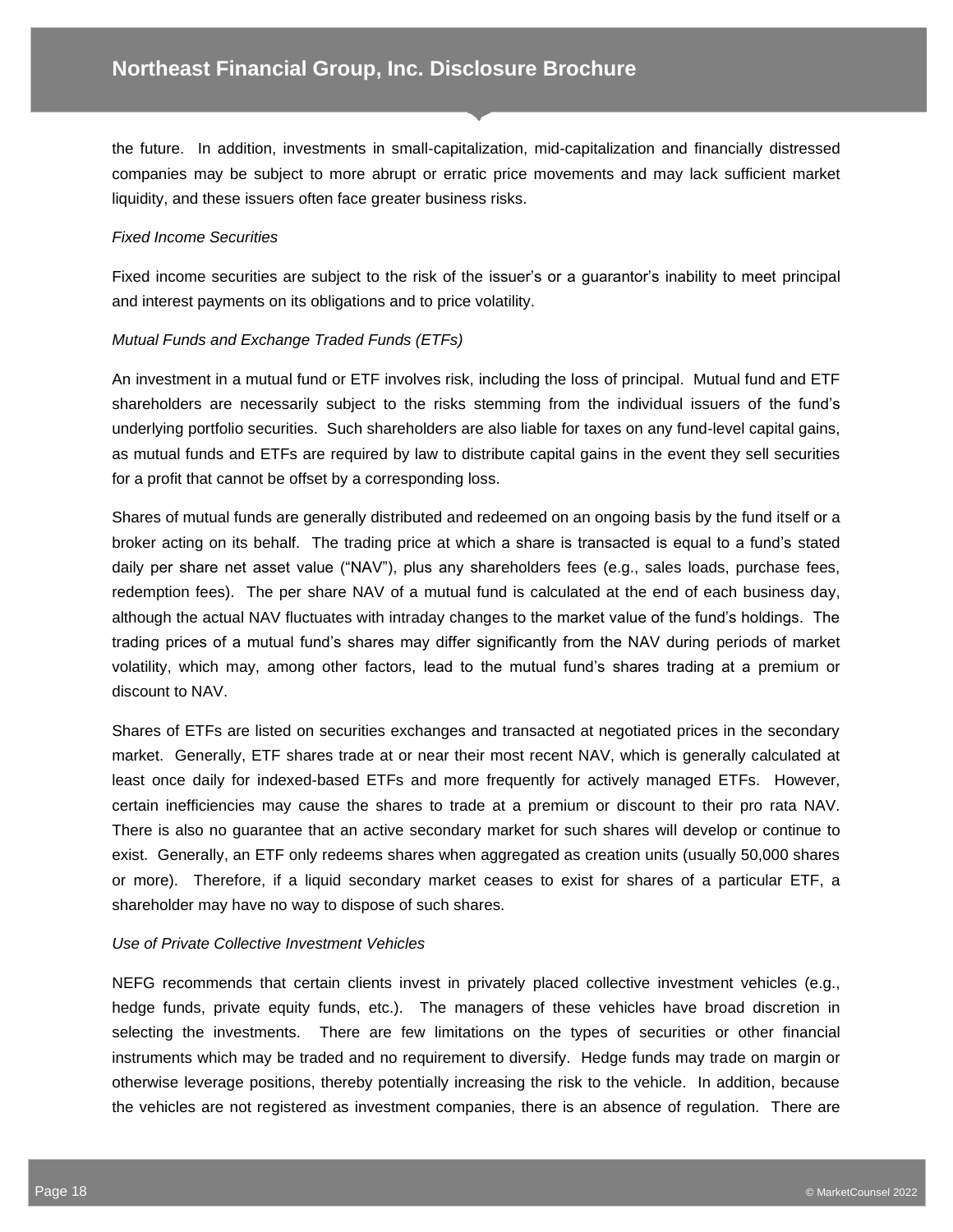numerous other risks in investing in these securities. Clients should consult each fund's private placement memorandum and/or other documents explaining such risks prior to investing.

#### *Use of Independent Managers*

NEFG may recommend the use of *Independent Managers* for certain clients. NEFG will continue to do ongoing due diligence of such managers, but such recommendations rely, to a great extent, on the *Independent Managers* ability to successfully implement their investment strategy. In addition, NEFG does not have the ability to supervise the *Independent Managers* on a day-to-day basis other than as previously described in response to Item 4, above.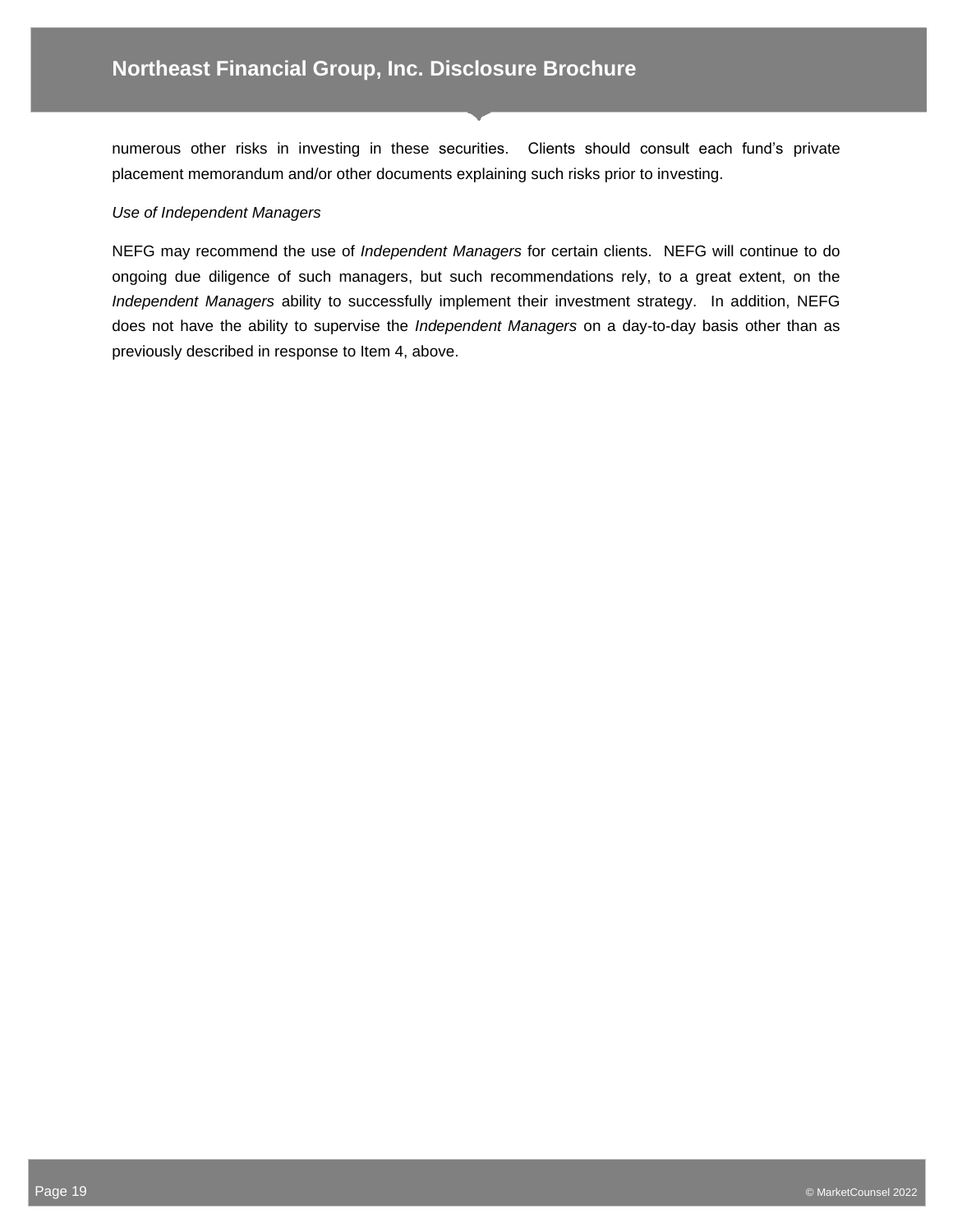## **Item 9. Disciplinary Information**

NEFG is required to disclose the facts of any legal or disciplinary events that are material to a client's evaluation of its advisory business or the integrity of management. NEFG does not have any required disclosures to this Item.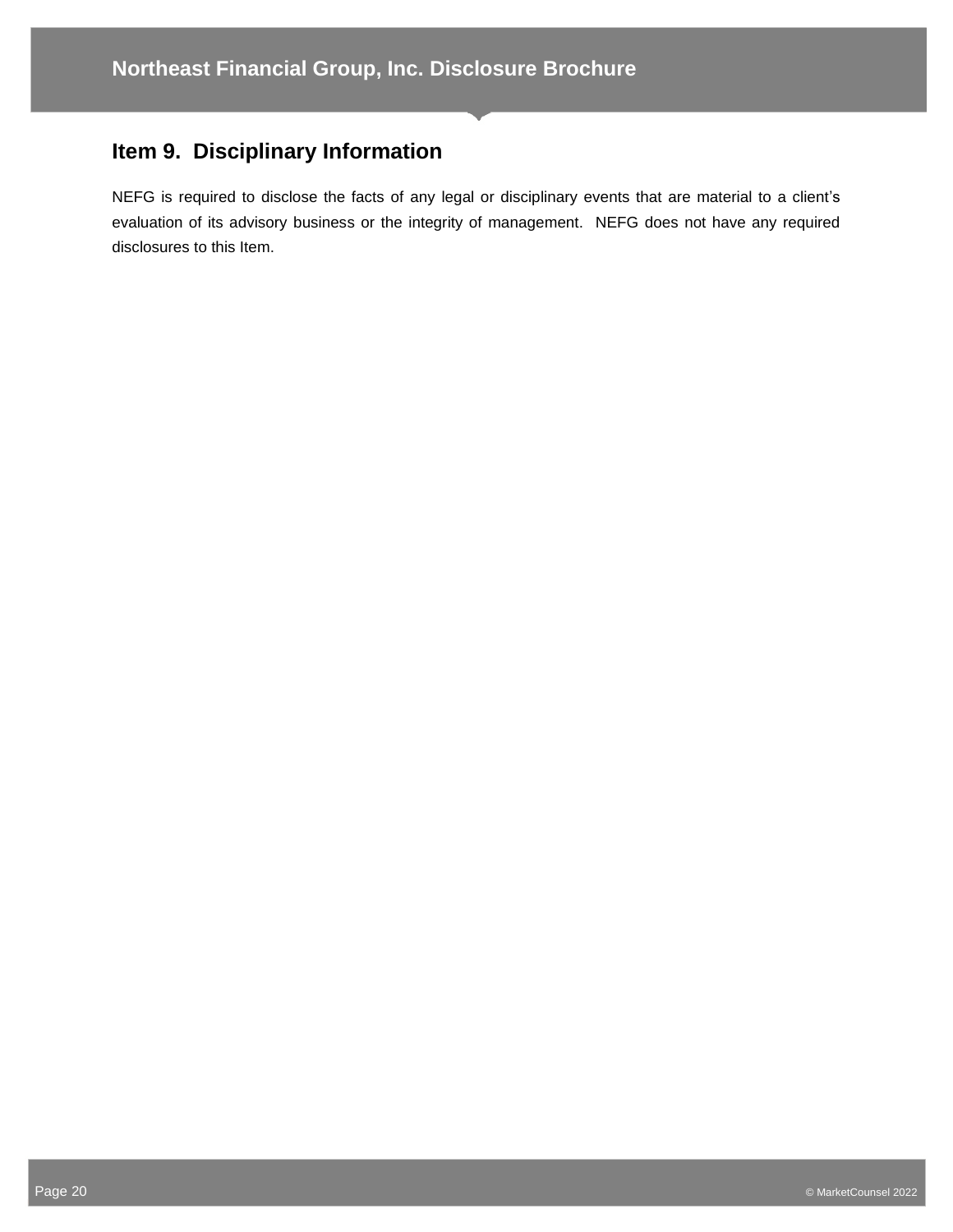## **Item 10. Other Financial Industry Activities and Affiliations**

NEFG is required to disclose any relationship or arrangement that is material to its advisory business or to its clients with certain related persons.

#### **Registered Representatives of Broker Dealer**

Certain of NEFG's Supervised Persons are registered representatives of LB. These arrangements are discussed in further detail in response to Item 5 (above) and Item 12 (below).

#### **Registration as Insurance Agency**

NEFG is a duly licensed insurance agency. Additionally, certain of NEFG's *Supervised Persons*, in their individual capacities, are licensed insurance agents with various insurance companies, and in such capacity, may recommend, on a fully-disclosed basis, the purchase of certain insurance products. A conflict of interest exists to the extent that NEFG or its *Supervised Persons* recommend the purchase of insurance products where NEFG or its *Supervised Persons* receive insurance commissions or other additional compensation. NEFG seeks to ensure that any such recommendations are provided on a fullydisclosed basis and only when aligned with its clients' bests interests.

#### **Affiliation with Pooled Investment Vehicles**

NEFG's Principal, Robert L Hackenberg, serves as managing member to certain of the *Funds*, as described in Item 4 above. NEFG Principals Robert L. Hackenberg and Josh R. Laycock also serve as the managing members of NEFG Capital Partners LLC, the managing member to certain of the *Funds*. A conflict of interest exists to the extent NEFG's Supervised Persons recommend an investment in *the Funds* due to NEFG's Principals' direct and/or indirect affiliation therewith, including their ownership interest in such *Funds*. NEFG seeks to ensure that any such recommendations are provided on a fullydisclosed basis and only when aligned with its clients' bests interests.

#### **Supervised Persons' Private Transactions with Advisory Clients**

An entity owned by certain of NEFG's Supervised Persons ("Related Entity") is party to an agreement with an entity owned by an advisory client ("Client Entity") pursuant to which the Related Entity is indebted to the Client Entity related to a private business transaction involving the parties. As a result, a conflict of interest exists to the extent such Supervised Persons have an incentive to prefer the client to whom they are indirectly indebted. NEFG maintains policies and procedures designed to ensure the fair allocation of investment opportunities, notwithstanding the existence of such an arrangement.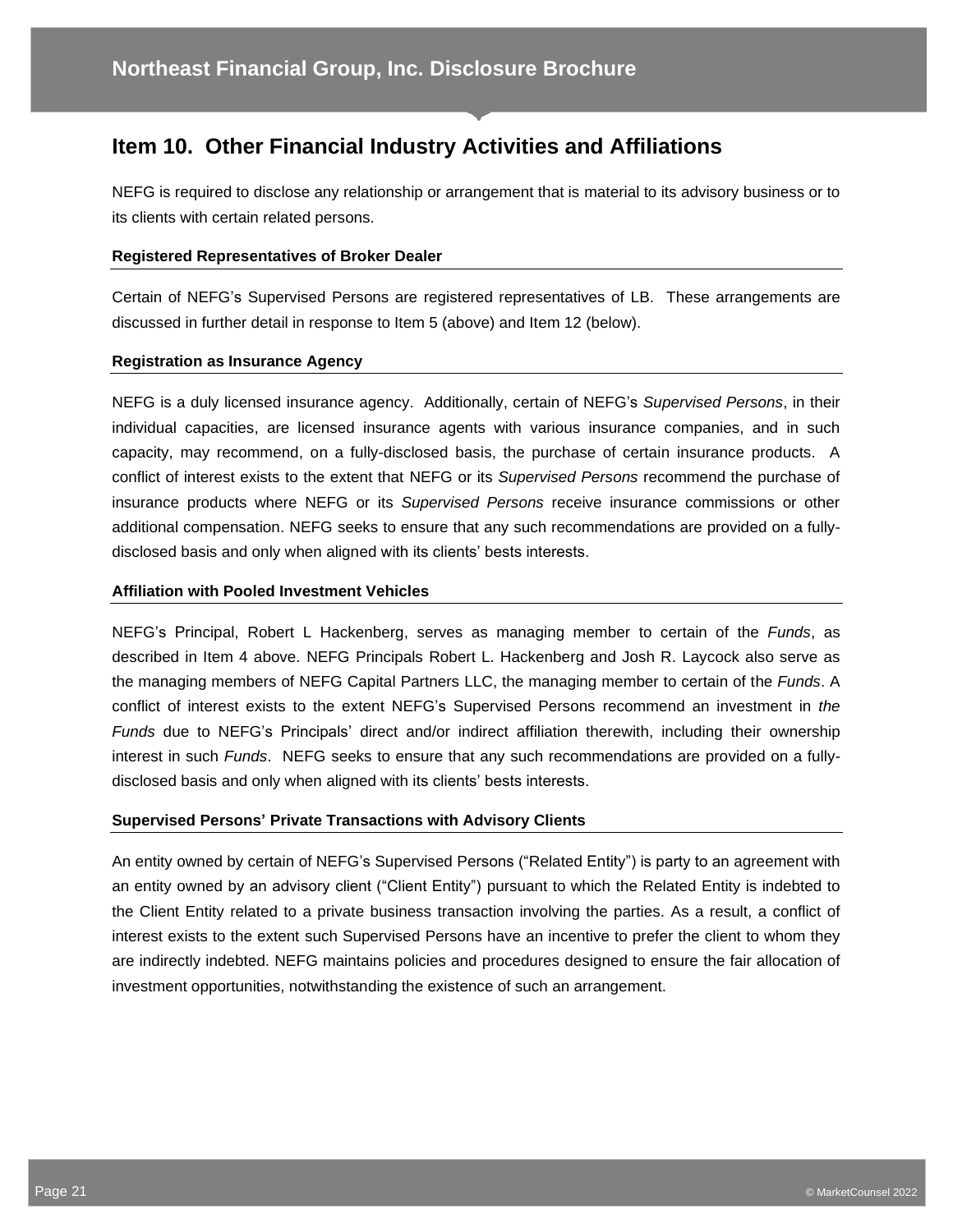## **Item 11. Code of Ethics**

NEFG has adopted a code of ethics in compliance with applicable securities laws ("*Code of Ethics*") that sets forth the standards of conduct expected of certain persons associated with the firm ("*Associated Persons*"). NEFG and its *Associated Persons* are permitted to buy or sell securities that it also recommends to clients consistent with NEFG's policies and procedures. When NEFG is purchasing or considering for purchase any security on behalf of a client, no *Covered Person* (as defined below) may effect a transaction in that security prior to the completion of the purchase or until a decision has been made not to purchase such security. Similarly, when NEFG is selling or considering the sale of any security on behalf of a client, no *Covered Person* may effect a transaction in that security prior to the completion of the sale or until a decision has been made not to sell such security.

Unless specifically defined in NEFG's procedures (summarized above), neither NEFG nor any of NEFG's *Associated Persons* may effect for himself or herself, for an *Associated Person's* immediate family (i.e., spouse, minor children, and adults living in the same household as the *Associated Person*), or for trusts for which the *Associated Person* serves as a trustee or in which the *Associated Person* has a beneficial interest (collectively "*Covered Persons*"), any transactions in a security which is being actively purchased or sold, or is being considered for purchase or sale, on behalf of any of NEFG's clients.

The foregoing policies and procedures are not applicable to (a) transactions effected in any account over which neither NEFG nor any of its *Supervised Persons* (as defined in this Form ADV) has any direct or indirect influence or control; and (b) transactions in securities that are: direct obligations of the government of the United States; bankers' acceptances, bank certificates of deposit, commercial paper, and high quality short-term debt instruments, including repurchase agreements; or shares issued by registered open-end investment companies.

This policy has been established recognizing that some securities being considered for purchase and sale on behalf of NEFG's clients trade in sufficiently broad markets to permit transactions by clients to be completed without any appreciable impact on the markets of such securities. Under certain limited circumstances, exceptions may be made to the policies stated above. NEFG will maintain records of these trades, including the reasons for any exceptions.

In accordance with Section 204A of the Advisers Act, NEFG also maintains and enforces written policies reasonably designed to prevent the unlawful use of material non-public information by NEFG or any of its *Supervised Persons*.

Clients and prospective clients may contact NEFG to request a copy of its *Code of Ethics*.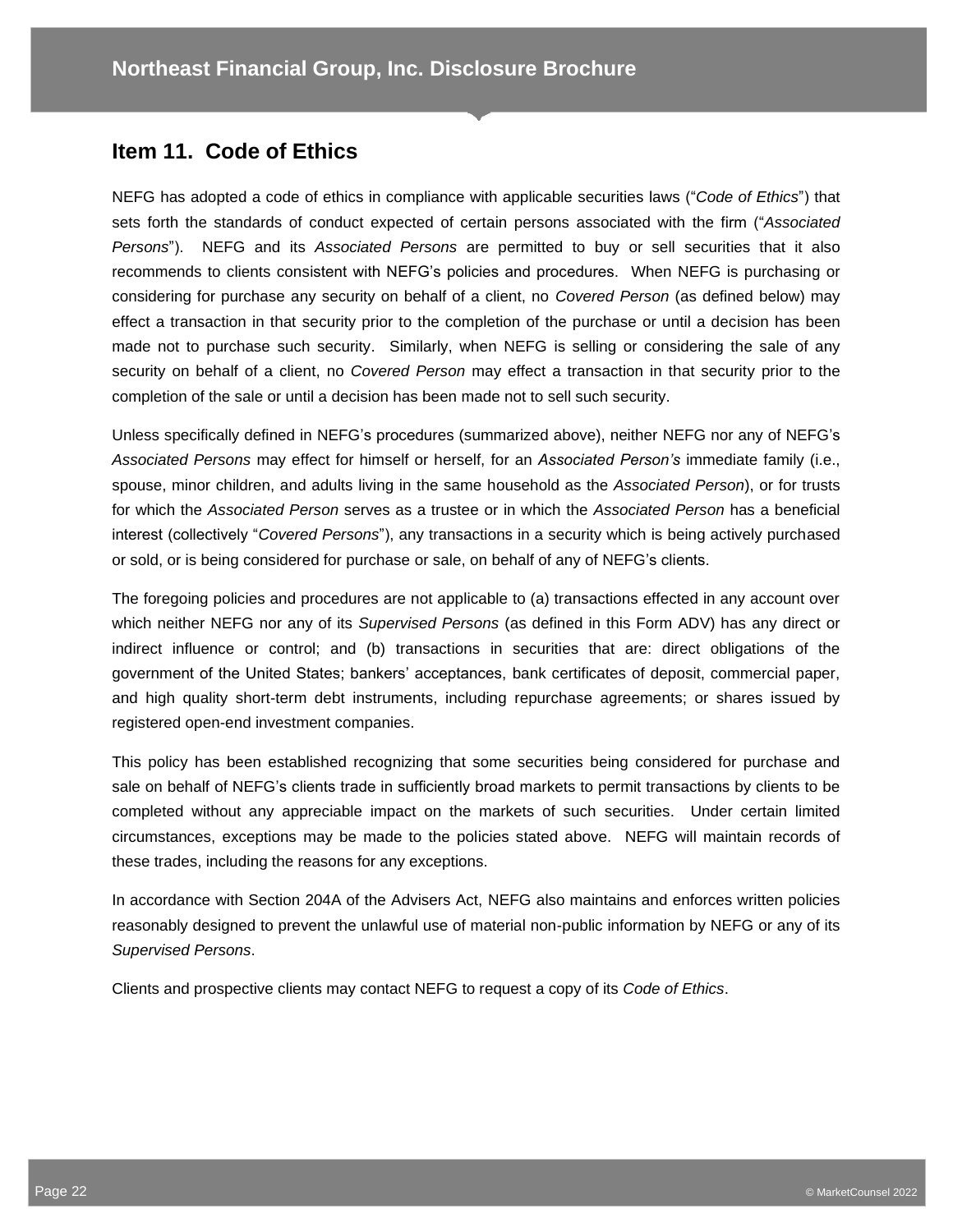### **Item 12. Brokerage Practices**

As discussed above, in Item 5, NEFG generally recommends that clients utilize the brokerage and clearing services of *Schwab.*

Factors which NEFG considers in recommending *Schwab* or any other broker-dealer to clients include their respective financial strength, reputation, execution, pricing, research and service. *Schwab* enables the firm to obtain many mutual funds without transaction charges and other securities at nominal transaction charges. The commissions and/or transaction fees charged by *Schwab* may be higher or lower than those charged by other Financial Institutions.

The commissions paid by NEFG's clients to *Schwab* comply with the firm's duty to obtain "best execution." Clients may pay commissions that are higher than another qualified Financial Institution might charge to effect the same transaction where NEFG determines that the commissions are reasonable in relation to the value of the brokerage and research services received. In seeking best execution, the determinative factor is not the lowest possible cost, but whether the transaction represents the best qualitative execution, taking into consideration the full range of a Financial Institution's services, including among others, the value of research provided, execution capability, commission rates and responsiveness. NEFG seeks competitive rates but may not necessarily obtain the lowest possible commission rates for client transactions.

Consistent with obtaining best execution, brokerage transactions may be directed to certain broker/dealers in return for investment research products and/or services which assist NEFG in its investment decision-making process. Such research generally will be used to service all of the firm's clients, but brokerage commissions paid by one client may be used to pay for research that is not used in managing that client's portfolio. The receipt of investment research products and/or services as well as the allocation of the benefit of such investment research products and/or services poses a conflict of interest because NEFG does not have to produce or pay for the products or services.

NEFG periodically and systematically reviews its policies and procedures regarding its recommendation of Financial Institutions in light of its duty to obtain best execution.

#### **Software and Support Provided by Financial Institutions**

NEFG receives without cost from *Schwab* computer software and related systems support, which allow NEFG to better monitor client accounts maintained at *Schwab*. NEFG receives the software and related support without cost because the firm renders investment management services to clients that maintain assets at *Schwab*. The software and support is not provided in connection with securities transactions of clients (i.e., not "soft dollars"). The software and related systems support may benefit NEFG, but not its clients directly. In fulfilling its duties to its clients, NEFG endeavors at all times to put the interests of its clients first. Clients should be aware, however, that NEFG's receipt of economic benefits from a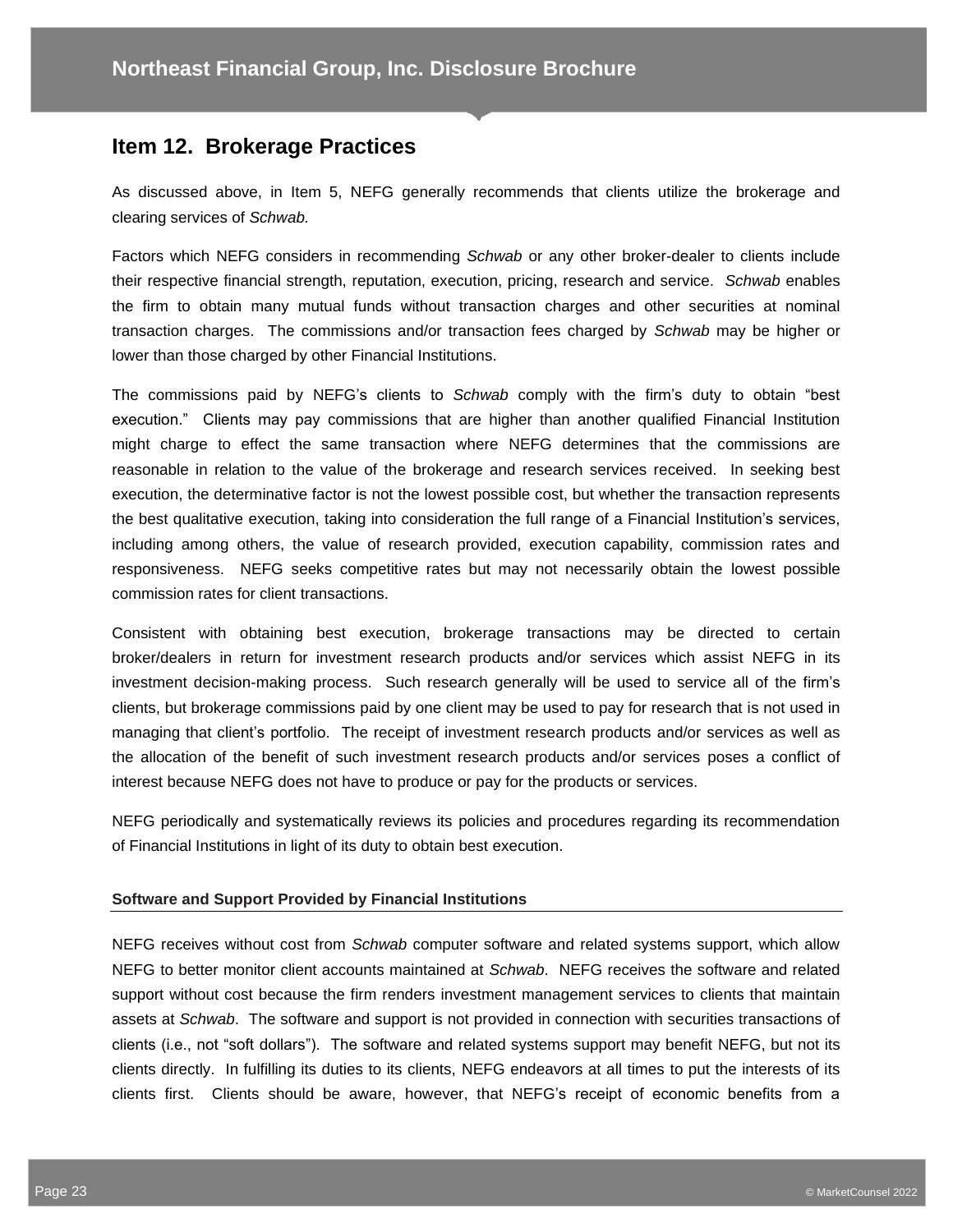broker/dealer creates a conflict of interest since these benefits may influence the firm's choice of broker/dealer over another that does not furnish similar software, systems support or services.

Specifically, NEFG may receive the following benefits from *Schwab*:

- Up to \$600 toward registration costs for *Schwab* events;
- Receipt of duplicate client confirmations and bundled duplicate statements;
- Access to a trading desk that exclusively services its institutional traders;
- Access to block trading which provides the ability to aggregate securities transactions and then allocate the appropriate shares to client accounts; and
- Access to an electronic communication network for client order entry and account information.

These services generally are available to independent investment advisors on an unsolicited basis, at no charge to them so long as a certain amount of the advisor's clients' assets are maintained in accounts at *Schwab*. *Schwab's* services include brokerage services that are related to the execution of securities transactions, custody, research, including that in the form of advice, analyses and reports, and access to mutual funds and other investments that are otherwise generally available only to institutional investors or would require a significantly higher minimum initial investment.

For client accounts maintained in its custody, *Schwab* generally does not charge separately for custody services but is compensated by account holders through commissions or other transaction-related or asset-based fees for securities trades that are executed through *Schwab* or that settle into *Schwab* accounts.

*Schwab* also makes available to the Firm other products and services that benefit the Firm but may not benefit its clients' accounts. These benefits may include national, regional or Firm specific educational events organized and/or sponsored by *Schwab*. Other potential benefits may include occasional business entertainment of personnel of NEFG by *Schwab* personnel, including meals, invitations to sporting events, including golf tournaments, and other forms of entertainment, some of which may accompany educational opportunities. Other of these products and services assist NEFG in managing and administering clients' accounts. These include software and other technology (and related technological training) that provide access to client account data (such as trade confirmations and account statements), facilitate trade execution (and allocation of aggregated trade orders for multiple client accounts), provide research, pricing information and other market data, facilitate payment of the Firm's fees from its clients' accounts, and assist with back-office training and support functions, recordkeeping and client reporting. Many of these services generally may be used to service all or some substantial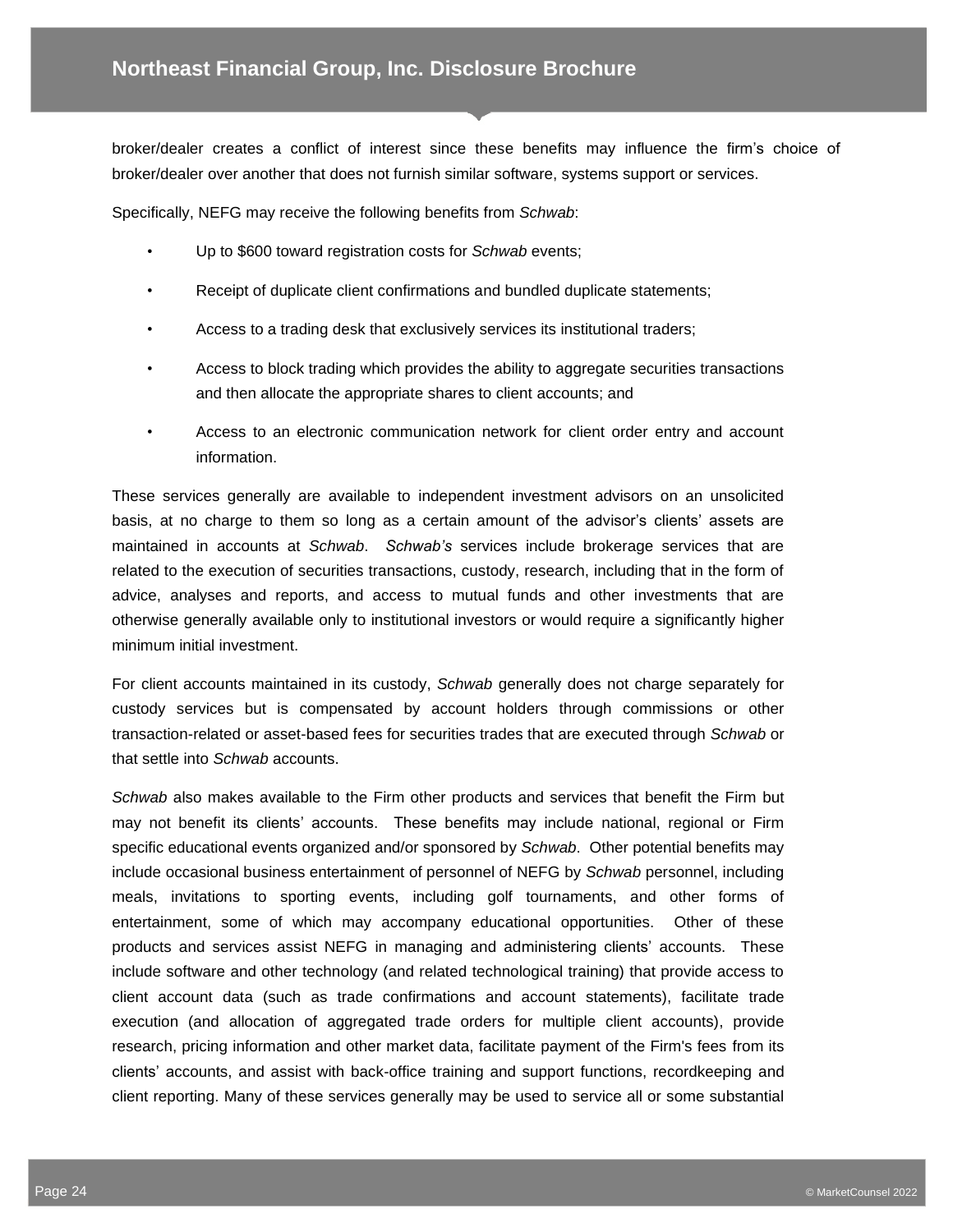number of the Firm's accounts, including accounts not maintained at *Schwab*. *Schwab* also makes available to NEFG other services intended to help the Firm manage and further develop its business enterprise. These services may include professional compliance, legal and business consulting, publications and conferences on practice management, information technology, business succession, regulatory compliance, employee benefits providers, human capital consultants, insurance and marketing. In addition, Schwab may make available, arrange and/or pay vendors for these types of services rendered to the Firm by independent third parties. *Schwab* may discount or waive fees it would otherwise charge for some of these services or pay all or a part of the fees of a third-party providing these services to the Firm. While, as a fiduciary, NEFG endeavors to act in its clients' best interests, the Firm's recommendation that clients maintain their assets in accounts at *Schwab* may be based in part on the benefits received and not solely on the nature, cost or quality of custody and brokerage services provided by *Schwab*, which creates a potential conflict of interest.

#### **Brokerage for Client Referrals**

NEFG does not consider, in selecting or recommending broker/dealers, whether the firm receives client referrals from the Financial Institutions or other third party.

#### **Directed Brokerage**

The client can direct NEFG in writing to use a particular Financial Institution to execute some or all transactions for the client. In that case, the client will negotiate terms and arrangements for the account with that Financial Institution and the firm will not seek better execution services or prices from other Financial Institutions or be able to "batch" client transactions for execution through other Financial Institutions with orders for other accounts managed by NEFG (as described above). As a result, the client may pay higher commissions or other transaction costs, greater spreads or may receive less favorable net prices, on transactions for the account than would otherwise be the case. Subject to its duty of best execution, NEFG may decline a client's request to direct brokerage if, in the firm's sole discretion, such directed brokerage arrangements would result in additional operational difficulties.

#### **Trade Aggregation**

Transactions for each client generally will be effected independently, unless NEFG decides to purchase or sell the same securities for several clients at approximately the same time. NEFG may (but is not obligated to) combine or "batch" such orders to obtain best execution, to negotiate more favorable commission rates or to allocate equitably among the firm's clients differences in prices and commissions or other transaction costs that might not have been obtained had such orders been placed independently. Under this procedure, transactions will generally be averaged as to price and allocated among NEFG's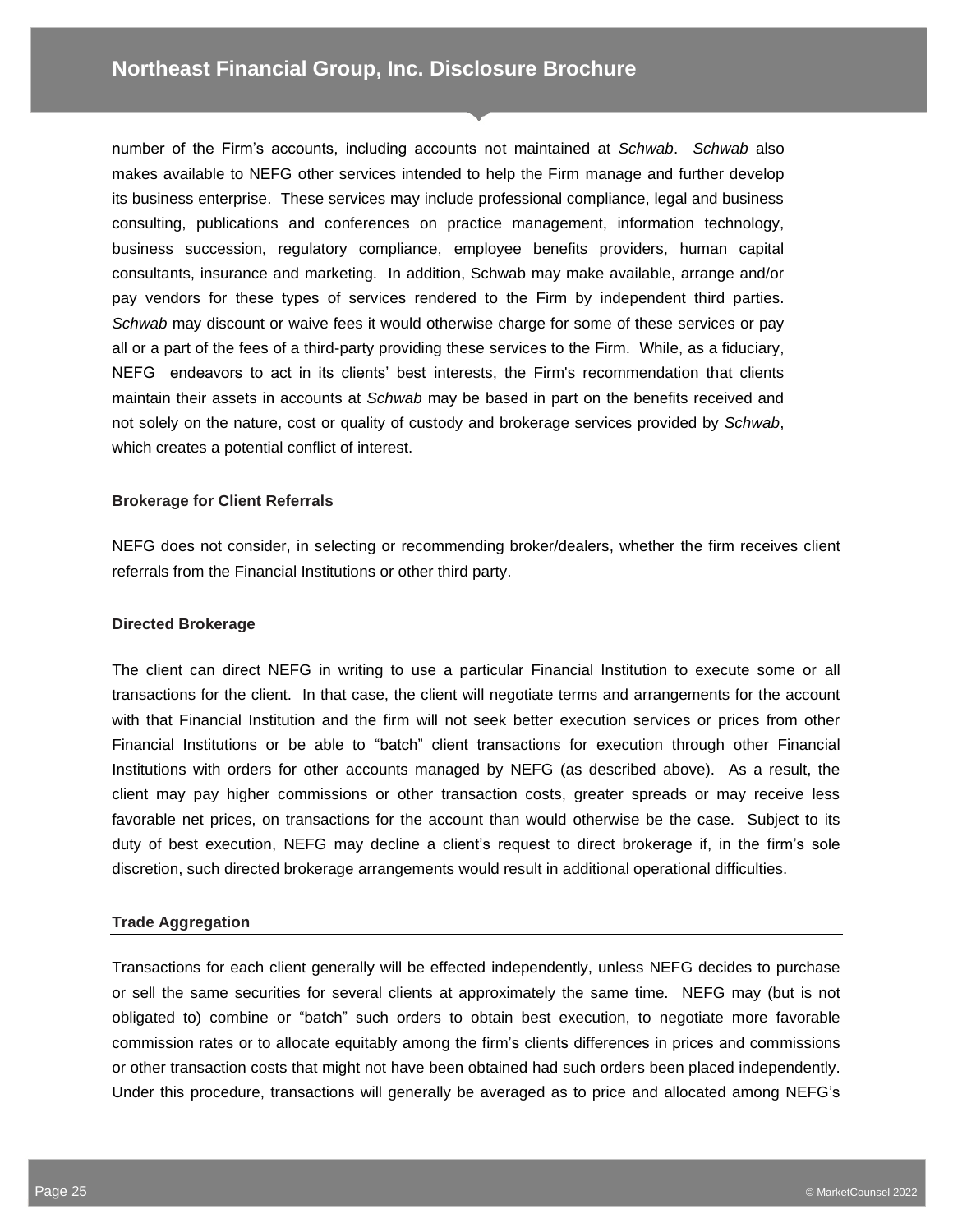clients pro rata to the purchase and sale orders placed for each client on any given day. To the extent that the firm determines to aggregate client orders for the purchase or sale of securities, including securities in which NEFG's Supervised Persons may invest, the firm does so in accordance with applicable rules promulgated under the Advisers Act and no-action guidance provided by the staff of the U.S. Securities and Exchange Commission. NEFG does not receive any additional compensation or remuneration as a result of the aggregation.

In the event that the firm determines that a prorated allocation is not appropriate under the particular circumstances, the allocation will be made based upon other relevant factors, which may include: (i) when only a small percentage of the order is executed, shares may be allocated to the account with the smallest order or the smallest position or to an account that is out of line with respect to security or sector weightings relative to other portfolios, with similar mandates; (ii) allocations may be given to one account when such account has limitations in its investment guidelines which prohibit it from purchasing other securities which are expected to produce similar investment results and can be purchased by other accounts; (iii) if an account reaches an investment guideline limit and cannot participate in an allocation, shares may be reallocated to other accounts (this may be due to unforeseen changes in an account's assets after an order is placed); (iv) with respect to sale allocations, allocations may be given to accounts low in cash; (v) in cases when a pro rata allocation of a potential execution would result in a *de minimis* allocation in one or more accounts, the firm may exclude the account(s) from the allocation; the transactions may be executed on a pro rata basis among the remaining accounts; or (vi) in cases where a small proportion of an order is executed in all accounts, shares may be allocated to one or more accounts on a random basis.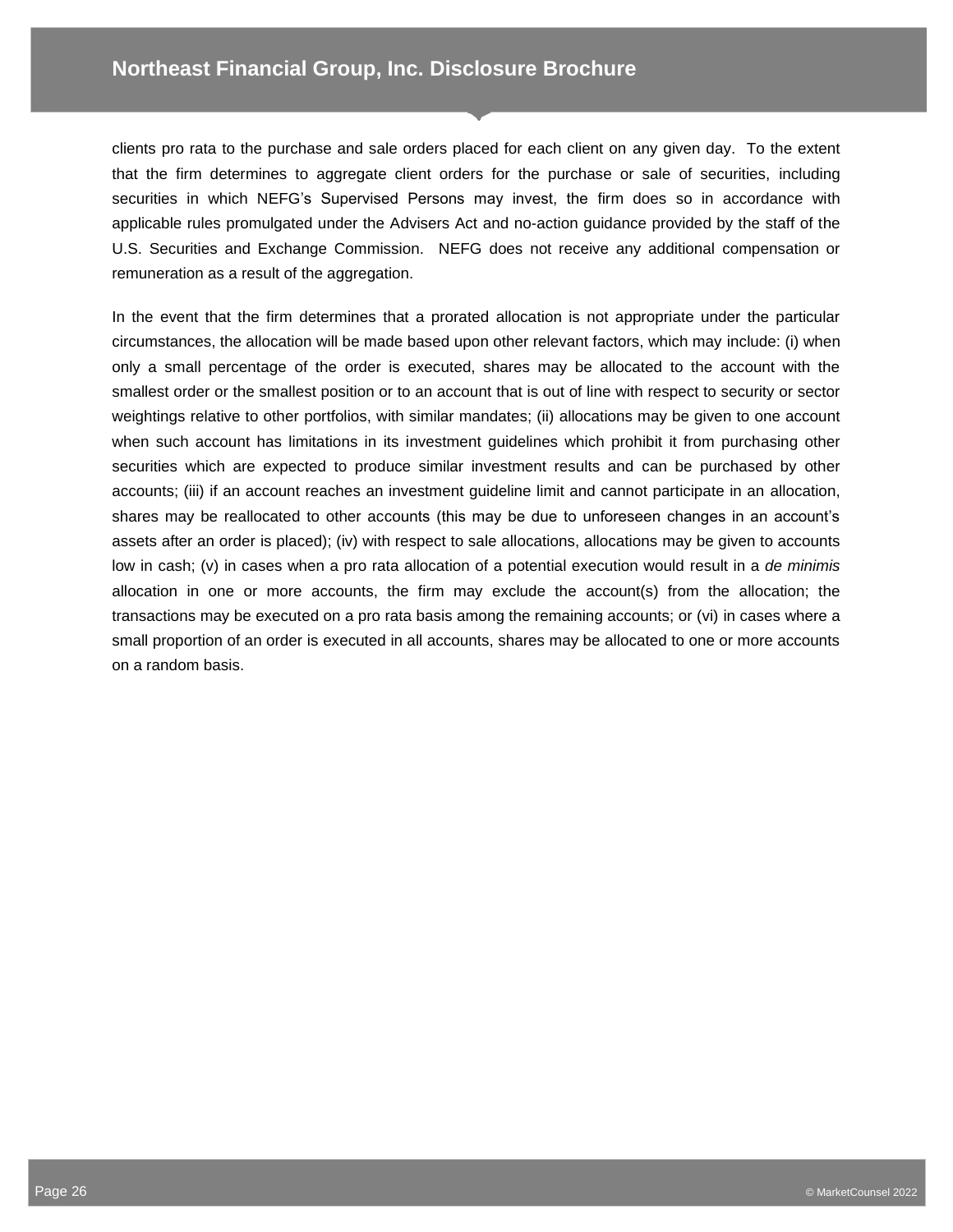## **Item 13. Review of Accounts**

#### **Account Reviews**

For those clients to whom NEFG provides investment management services, NEFG monitors those portfolios as part of an ongoing process while regular account reviews are conducted on at least a quarterly basis. For those clients to whom NEFG provides financial planning and/or consulting services, reviews are conducted on an "as needed" basis. Such reviews are conducted by one or more of the Principals of the firm, Robert L Hackenberg, Jr and/or Josh R. Laychock. All investment advisory clients are encouraged to discuss their needs, goals, and objectives with NEFG and to keep NEFG informed of any changes thereto. NEFG contacts ongoing investment advisory clients at least annually to review its previous services and/or recommendations and to discuss the impact resulting from any changes in the client's financial situation and/or investment objectives.

#### **Account Statements and General Reports**

Unless otherwise agreed upon, clients are provided with transaction confirmation notices and regular summary account statements directly from the broker-dealer or custodian for the client accounts. Those clients to whom NEFG provides investment advisory services also receive reports from NEFG that may include such relevant account and/or market-related information, such as an inventory of account holdings and account performance. Such reports are furnished on a semi-annual basis to clients with assets under management in excess of \$1,000,000 and not less than annually to all other clients. Clients should compare the account statements they receive from their custodian with those they receive from NEFG.

#### **Financial Planning and Consulting Reports**

Those clients to whom NEFG provides financial planning and/or consulting services will receive reports from NEFG summarizing its analysis and conclusions as requested by the client or otherwise agreed to in writing by NEFG.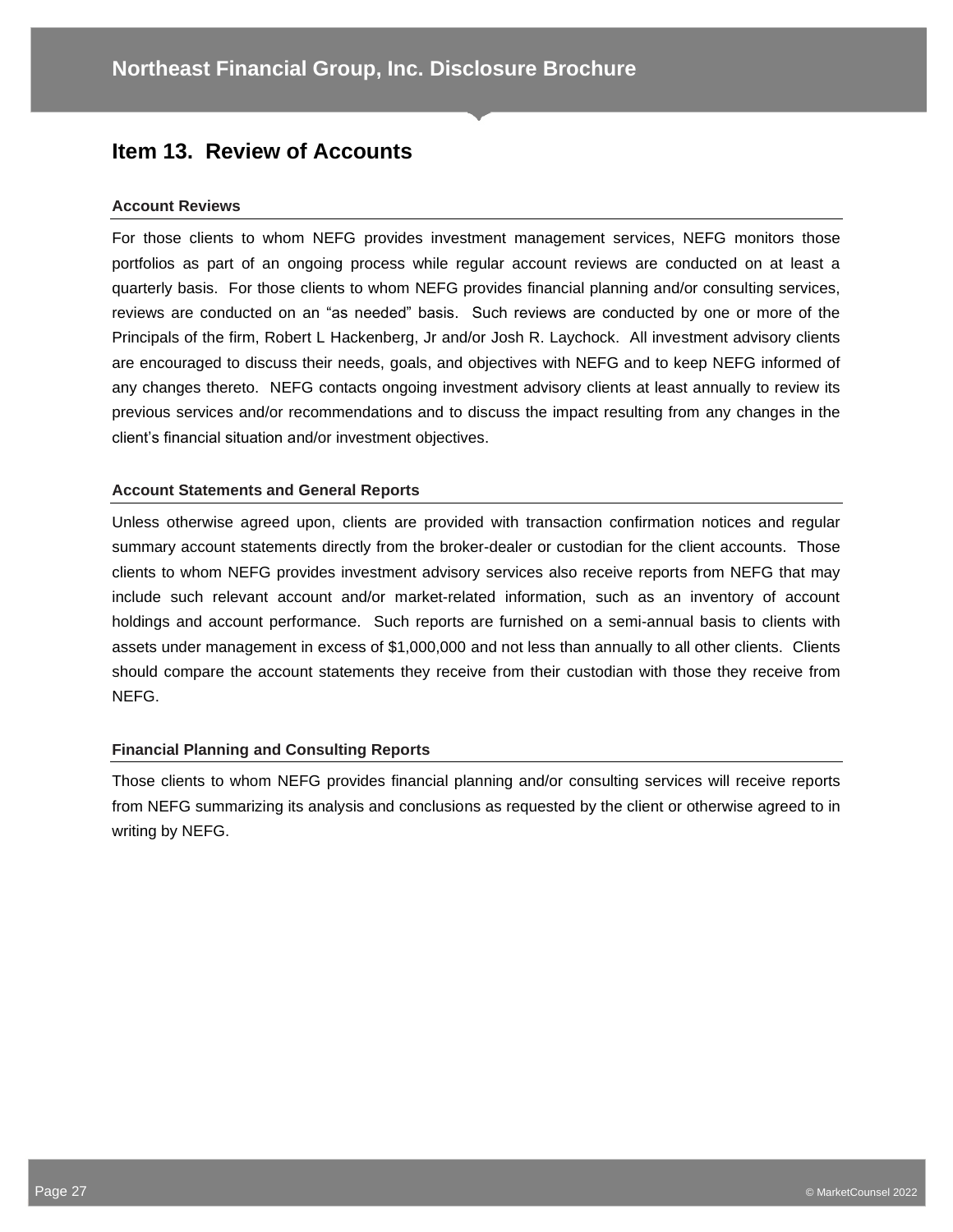## **Item 14. Client Referrals and Other Compensation**

#### **Client Referrals**

In the event a client is introduced to NEFG by either an unaffiliated or an affiliated solicitor, the Firm may pay that solicitor a referral fee in accordance with applicable state securities laws. Unless otherwise disclosed, any such referral fee is paid solely from NEFG's investment management fee and does not result in any additional charge to the client. If the client is introduced to the Firm by an unaffiliated solicitor, the client will receive a solicitor's disclosure statement containing the terms and conditions of the solicitation arrangement. Any affiliated solicitor of NEFG is required to disclose the nature of his or her relationship to prospective clients at the time of the solicitation and will provide all prospective clients with a copy of the Firm's written brochure(s) at the time of the solicitation.

#### **Other Compensation**

NEFG receives economic benefits from *Schwab*. The benefits, conflicts of interest and how they are addressed are discussed above in response to Item 12.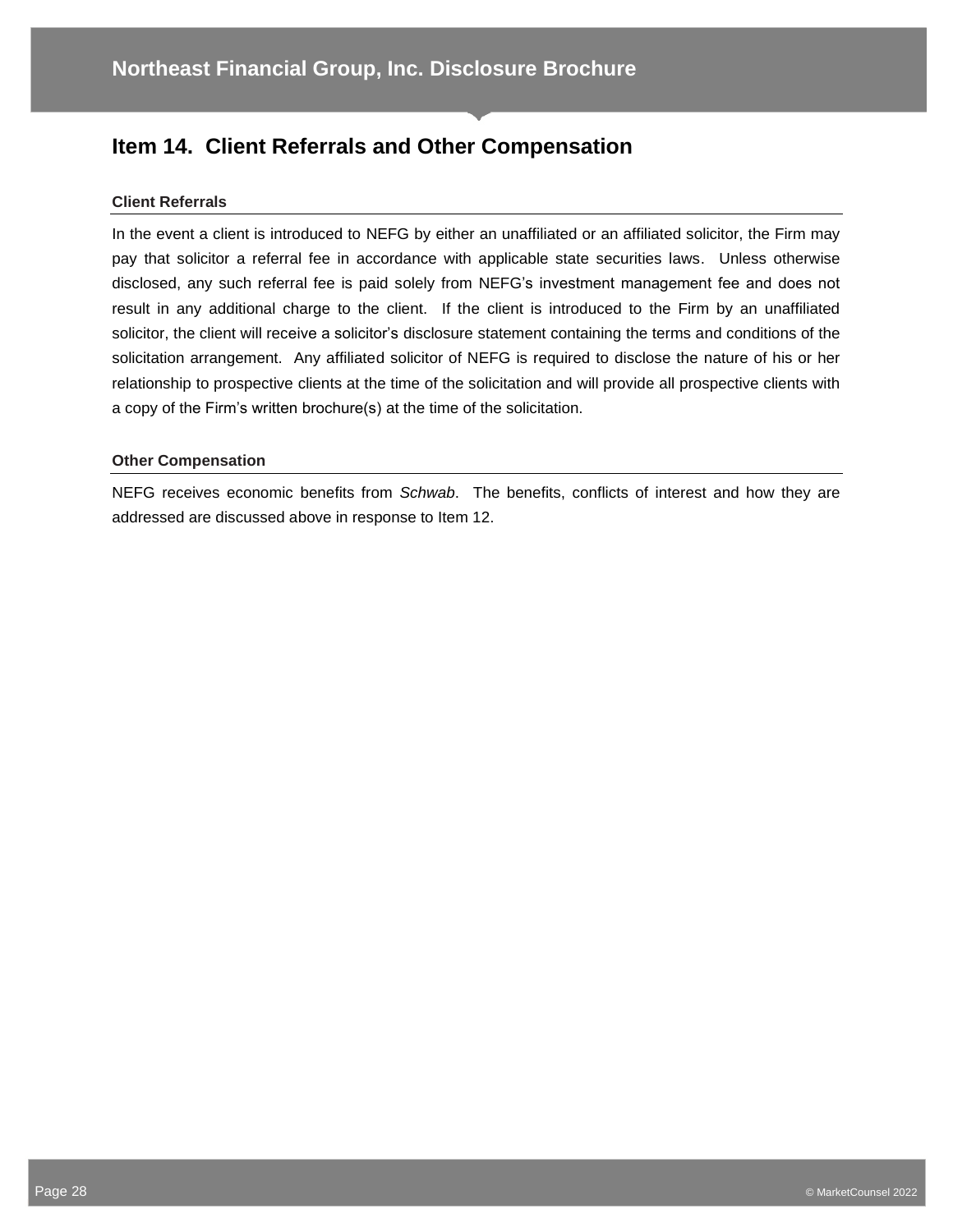## **Item 15. Custody**

NEFG is deemed to have custody over a client's assets when it is authorized to directly debit a client's account for payment of the firm's quarterly management fee. In accordance with applicable custody rules, the *Financial Institutions* that serve as qualified custodians for NEFG's client accounts have agreed to send statements to clients, not less than quarterly, indicating all amounts paid to NEFG. As stated in Item 5, the firm also sends to clients a duplicate fee invoice, detailing the amounts deducted for payment of the quarterly management fee, where required under applicable state securities laws.

NEFG may also send periodic reports to clients, as discussed in Item 13. Clients are advised to carefully review the statements and confirmations sent directly by the *Financial Institutions* and to compare them with any reports received from NEFG.

#### **Managing Member of the Funds**

NEFG's principals act as managing member(s) to the *Funds* referred to in this Brochure and Form ADV Part 1. Because of this, the Firm is deemed to have custody of client assets. As such, NEFG engages an independent public accountant registered with, and subject to regulatory inspection by, the Public Accounting Oversight Board (PCAOB) to conduct an annual audit of the *Funds*. The Firm started this practice in 2022. The Firm will distribute the audited financials to each investor.

#### **Standing Letters of Authorization**

NEFG also anticipates has custody due to clients giving the Firm limited power of attorney in a standing letter of authorization ("SLOA") to disburse funds to one or more third parties as specifically designated by the client. In such circumstances, the Firm will implement the steps in the SEC's no-action letter on February 21, 2017 which includes (in summary): i) client will provide instruction for the SLOA to the custodian; ii) client will authorize the Firm to direct transfers to the specific third party; iii) the custodian will perform appropriate verification of the instruction and provide a transfer of funds notice to the client promptly after each transfer; iv) the client will have the ability to terminate or change the instruction; v) the Firm will have no authority or ability to designate or change the identity or any information about the third party; vi) the Firm will keep records showing that the third party is not a related party of the Firm or located at the same address as the Firm; and vii) the custodian will send the client an initial and annual notice confirming the SLOA instructions.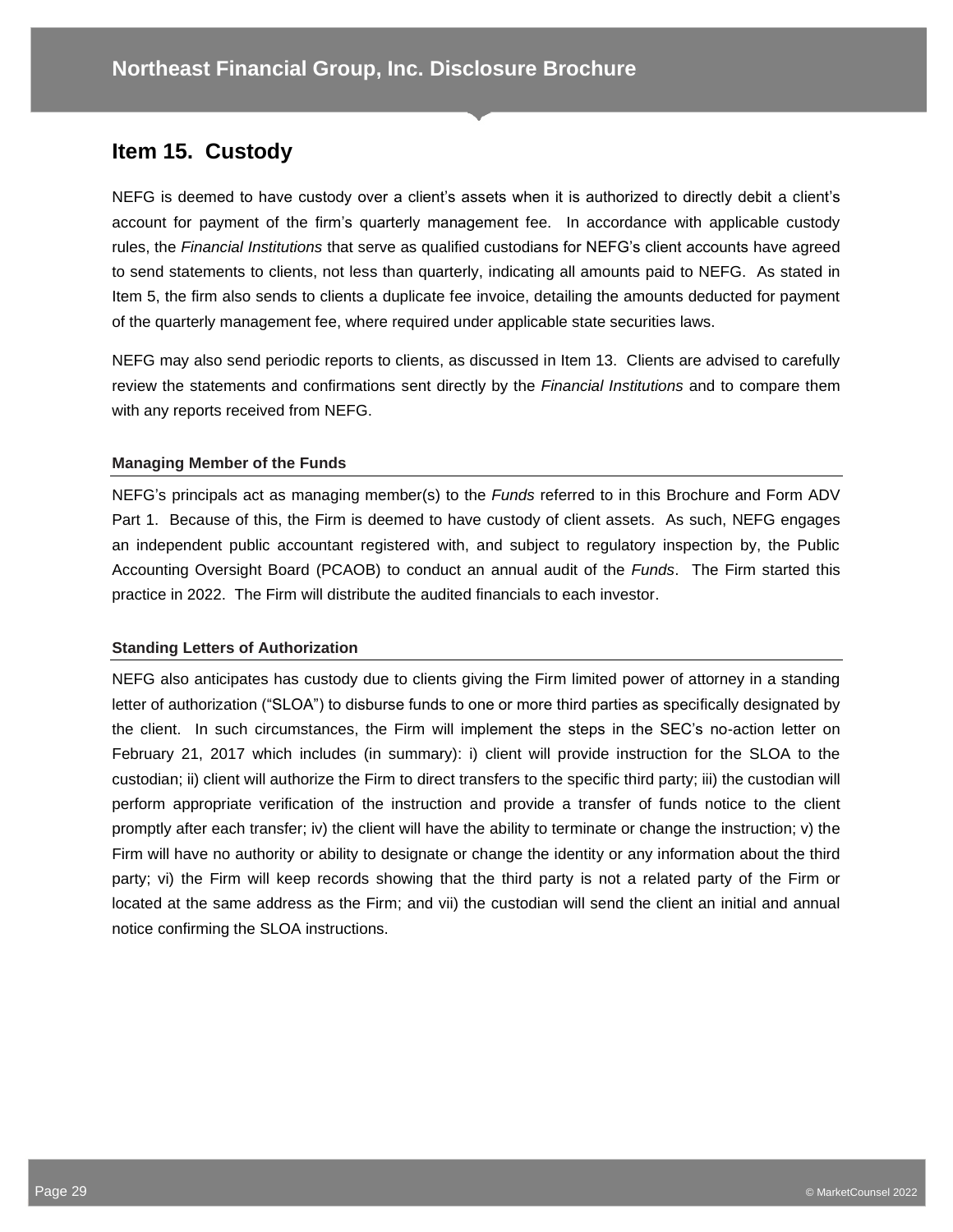## **Item 16. Investment Discretion**

In some circumstances, NEFG is given the authority to exercise discretion on behalf of clients. NEFG is considered to exercise investment discretion over a client's account if it can effect transactions for the client without first having to seek the client's consent. NEFG is given this authority through a power-ofattorney included in the agreement between NEFG and the client. Clients may request a limitation on this authority (such as certain securities not to be bought or sold). NEFG takes discretion over the following activities:

- The securities to be purchased or sold;
- The amount of securities to be purchased or sold;
- When transactions are made; and
- The *Independent Managers* to be hired or fired.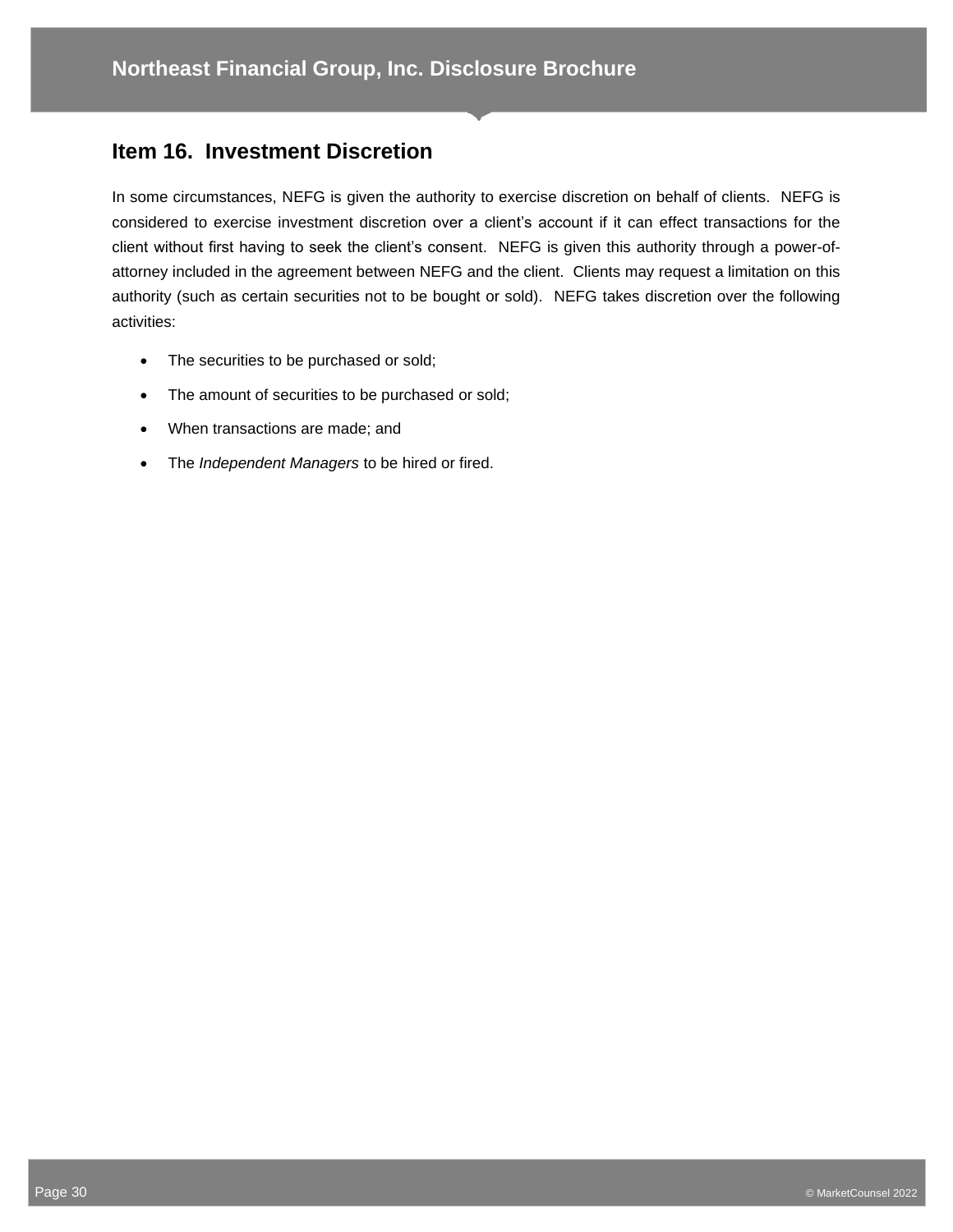## **Item 17. Voting Client Securities**

Where given the authority to do so, NEFG votes client securities (proxies) on behalf of its clients. When NEFG accepts such responsibility, it will only cast proxy votes in a manner consistent with the best interest of its clients. Absent special circumstances, which are fully- described in NEFG's Proxy Voting Policies and Procedures, all proxies will be voted consistent with guidelines established and described in NEFG's Proxy Voting Policies and Procedures, as they may be amended from time to time. Clients may contact NEFG to request information about how NEFG voted proxies for that client's securities or to get a copy of NEFG's Proxy Voting Policies and Procedures. A brief summary of NEFG's Proxy Voting Policies and Procedures is as follows:

- NEFG has formed a Proxy Voting Committee that will be responsible for monitoring corporate actions, making voting decisions in the best interest of clients, and ensuring that proxies are submitted in a timely manner.
- The Proxy Voting Committee will generally vote proxies according to NEFG's then current Proxy Voting Guidelines. The Proxy Voting Guidelines include many specific examples of voting decisions for the types of proposals that are most frequently presented, including: composition of the board of directors; approval of independent auditors; management and director compensation; anti-takeover mechanisms and related issues; changes to capital structure; corporate and social policy issues; and issues involving mutual funds.
- Although the Proxy Voting Guidelines are followed as a general policy, certain issues are considered on a case-by-case basis based on the relevant facts and circumstances. Since corporate governance issues are diverse and continually evolving, NEFG devotes an appropriate amount of time and resources to monitor these changes.
- Clients cannot direct NEFG's vote on a particular solicitation but can revoke NEFG's authority to vote proxies.

In situations where there may be a conflict of interest in the voting of proxies due to business or personal relationships that NEFG maintains with persons having an interest in the outcome of certain votes, NEFG takes appropriate steps to ensure that its proxy voting decisions are made in the best interest of its clients and are not the product of such conflict.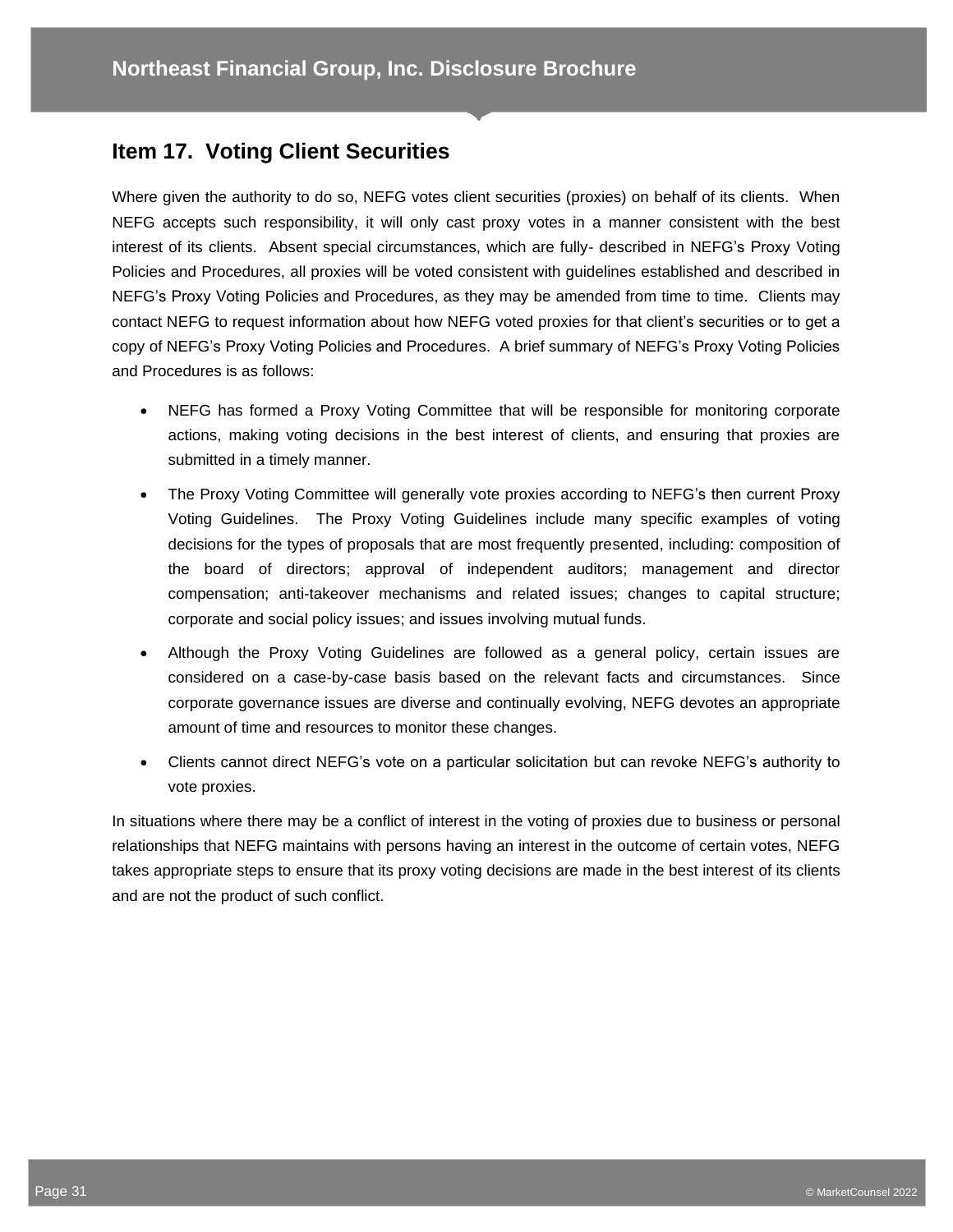## **Item 18. Financial Information**

NEFG is not required to disclose any financial information pursuant to this Item due to the following:

- The firm does not require or solicit the prepayment of more than \$1,200 in fees six months or more in advance;
- The firm does not have a financial condition that is reasonably likely to impair its ability to meet contractual commitments to clients; and
- The firm has not been the subject of a bankruptcy petition at any time during the past ten years.

NEFG determined that it met the requirements to participate in the Paycheck Protection Program ("PPP") under the CARES Act and received a PPP loan. NEFG is using the loan proceeds to support payroll for staff, including staff who perform advisory functions, and make other permissible payments, such as rent and utilities. The loan is forgivable provided the firm satisfies the terms of the loan program. NEFG expects to close the loan through a combination of forgiveness and repayment.